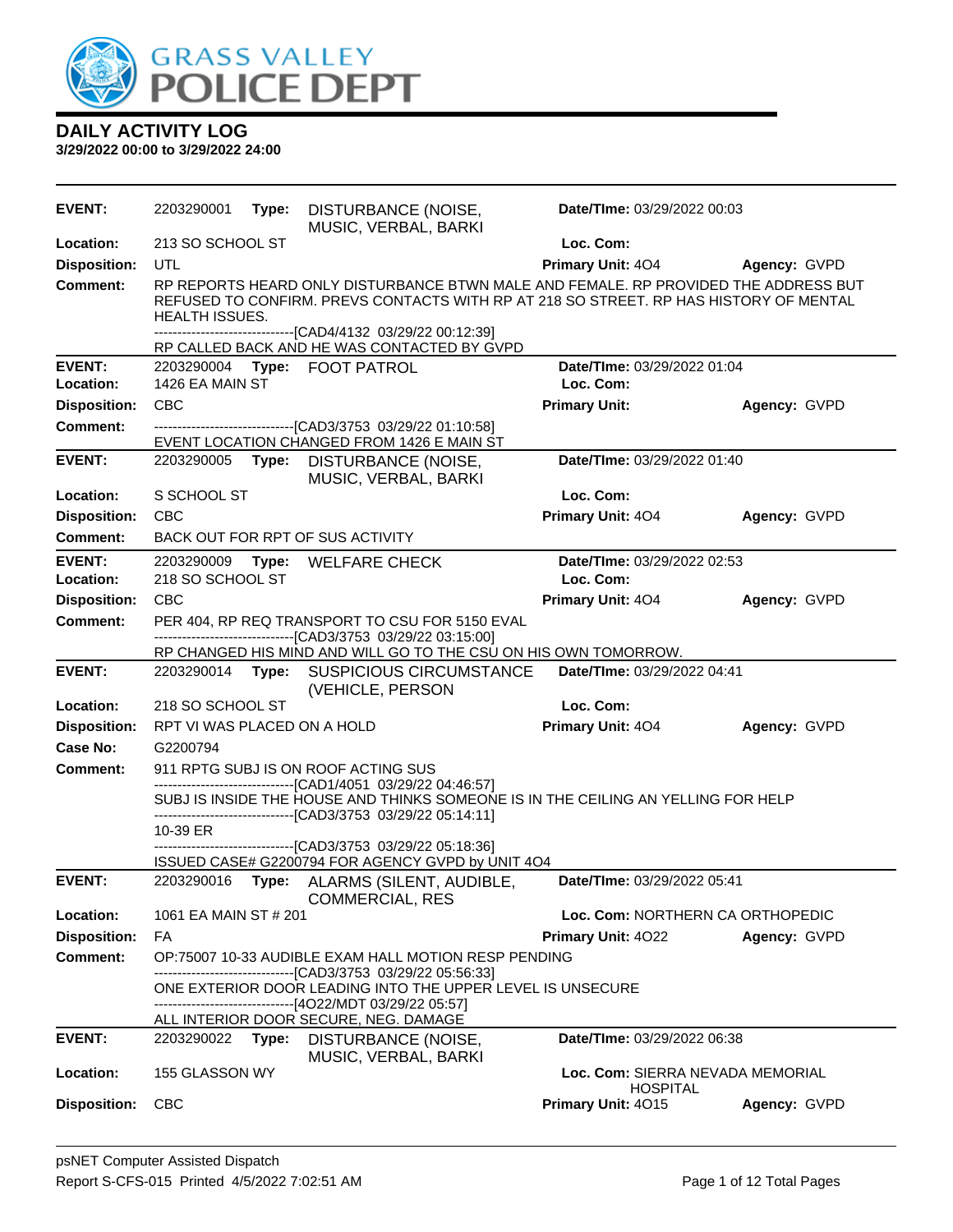

| <b>Comment:</b><br><b>EVENT:</b>       | AWOL PT/ RP DESC AS LSW A RED SHIRT, BLK SHORTS W/ GRY SHOES LS RUNNING OUT OF ER AND THEN<br>LEFT. LEFT ALL PROPERTY AT THE ER. LEFT 2 AGO.<br>------------------------------[MERGED CAD3/3753 03/29/2022 06:50:22]<br>MERGED 2203290023 TYPE: DIS<br>LOCATION: 215 SO SCHOOL ST<br>YELLOW HOUSE<br>RP: NAME: EVAN SMITH<br>PHONE: 6157511 (530)<br>COMMENTS: CHP TRANSFER/ RP ADV SOMEONE IS GETTING HURT- RP WAS APPROACHED BY AN UNK<br>PERSON APPROX 5 AGO. RP CAN HEAR SOMEONE GETTING TORTURED FROM A YELLOW SHED IN THE<br>BACK.--------------------------------[CAD3/3753 03/29/22 06:43:29]<br>4O15 ADVISED<br>2203290023 Type: DISTURBANCE (NOISE,<br>Date/TIme: 03/29/2022 06:41 |       |                                                                                                                                                                                                                                                                                              |                             |              |
|----------------------------------------|----------------------------------------------------------------------------------------------------------------------------------------------------------------------------------------------------------------------------------------------------------------------------------------------------------------------------------------------------------------------------------------------------------------------------------------------------------------------------------------------------------------------------------------------------------------------------------------------------------------------------------------------------------------------------------------------|-------|----------------------------------------------------------------------------------------------------------------------------------------------------------------------------------------------------------------------------------------------------------------------------------------------|-----------------------------|--------------|
|                                        |                                                                                                                                                                                                                                                                                                                                                                                                                                                                                                                                                                                                                                                                                              |       | MUSIC, VERBAL, BARKI                                                                                                                                                                                                                                                                         |                             |              |
| Location:                              | 215 SO SCHOOL ST                                                                                                                                                                                                                                                                                                                                                                                                                                                                                                                                                                                                                                                                             |       |                                                                                                                                                                                                                                                                                              | Loc. Com: YELLOW HOUSE      |              |
| <b>Disposition:</b>                    | MERGED 2203290022                                                                                                                                                                                                                                                                                                                                                                                                                                                                                                                                                                                                                                                                            |       |                                                                                                                                                                                                                                                                                              | <b>Primary Unit:</b>        | Agency: GVPD |
| <b>Comment:</b>                        | 4O15 ADVISED                                                                                                                                                                                                                                                                                                                                                                                                                                                                                                                                                                                                                                                                                 |       | CHP TRANSFER/ RP ADV SOMEONE IS GETTING HURT- RP WAS APPROACHED BY AN UNK PERSON APPROX<br>5 AGO. RP CAN HEAR SOMEONE GETTING TORTURED FROM A YELLOW SHED IN THE BACK.<br>-------------------------------[CAD3/3753_03/29/22_06:43:29]<br>***** EVENT CLOSED BY CAD3 WITH COMMENT-2203290022 |                             |              |
| <b>EVENT:</b>                          |                                                                                                                                                                                                                                                                                                                                                                                                                                                                                                                                                                                                                                                                                              |       | 2203290024 Type: ALARMS (SILENT, AUDIBLE,<br><b>COMMERCIAL, RES</b>                                                                                                                                                                                                                          | Date/TIme: 03/29/2022 07:13 |              |
| Location:                              | 1937 NEVADA CITY HY                                                                                                                                                                                                                                                                                                                                                                                                                                                                                                                                                                                                                                                                          |       |                                                                                                                                                                                                                                                                                              | Loc. Com: JIMBOYS TACOS     |              |
| <b>Disposition:</b>                    | <b>CBC</b>                                                                                                                                                                                                                                                                                                                                                                                                                                                                                                                                                                                                                                                                                   |       |                                                                                                                                                                                                                                                                                              | Primary Unit: 4015          | Agency: GVPD |
| <b>Comment:</b>                        |                                                                                                                                                                                                                                                                                                                                                                                                                                                                                                                                                                                                                                                                                              |       | 10-33 AUD/ AOA GENERAL INTERIOR BURGLAR ALARM/ TOA 0710 HOURS/ RESP NONE<br>---------------------------------[CAD3/4074_03/29/22_07:14:48]                                                                                                                                                   |                             |              |
|                                        | <b>VOICED</b>                                                                                                                                                                                                                                                                                                                                                                                                                                                                                                                                                                                                                                                                                |       |                                                                                                                                                                                                                                                                                              |                             |              |
| <b>EVENT:</b>                          | 2203290025                                                                                                                                                                                                                                                                                                                                                                                                                                                                                                                                                                                                                                                                                   | Type: | TRAFFIC (DUI, PARKING,                                                                                                                                                                                                                                                                       | Date/TIme: 03/29/2022 07:24 |              |
| Location:                              | 49 STATE/WE MCKNIGHT WY                                                                                                                                                                                                                                                                                                                                                                                                                                                                                                                                                                                                                                                                      |       | SPEED, HAZ                                                                                                                                                                                                                                                                                   | Loc. Com: JNO MCKNIGHT      |              |
| <b>Disposition:</b>                    | <b>HBD</b>                                                                                                                                                                                                                                                                                                                                                                                                                                                                                                                                                                                                                                                                                   |       |                                                                                                                                                                                                                                                                                              | <b>Primary Unit:</b>        | Agency: GVPD |
| <b>Comment:</b>                        | LANES/XFER TO CHP                                                                                                                                                                                                                                                                                                                                                                                                                                                                                                                                                                                                                                                                            |       | DEBRIS IN ROADWAY DESC AS INSULATION OR TRASH BAGS IN THE NUMBER 1 AND 2 LANES IN THE SB                                                                                                                                                                                                     |                             |              |
|                                        | <b>VOICED</b><br>***** EVENT CLOSED BY CAD3                                                                                                                                                                                                                                                                                                                                                                                                                                                                                                                                                                                                                                                  |       | -------------------------------[CAD3/4074_03/29/22 07:25:36]                                                                                                                                                                                                                                 |                             |              |
| <b>EVENT:</b>                          | 2203290030                                                                                                                                                                                                                                                                                                                                                                                                                                                                                                                                                                                                                                                                                   |       | Type: ANIMALS (ABUSE, LOOSE,<br>FOUND, INJURED)                                                                                                                                                                                                                                              | Date/TIme: 03/29/2022 08:10 |              |
| Location:                              | 520 EA MAIN ST                                                                                                                                                                                                                                                                                                                                                                                                                                                                                                                                                                                                                                                                               |       |                                                                                                                                                                                                                                                                                              | Loc. Com:                   |              |
| <b>Disposition:</b>                    | <b>CBC</b>                                                                                                                                                                                                                                                                                                                                                                                                                                                                                                                                                                                                                                                                                   |       |                                                                                                                                                                                                                                                                                              | Primary Unit: 4Z32          | Agency: GVPD |
| <b>Comment:</b>                        |                                                                                                                                                                                                                                                                                                                                                                                                                                                                                                                                                                                                                                                                                              |       | ------------------------------[CAD3/4074_03/29/22 08:10:23]<br>EVENT LOCATION CHANGED FROM 520 E MAIN                                                                                                                                                                                        |                             |              |
| <b>EVENT:</b>                          | 2203290034                                                                                                                                                                                                                                                                                                                                                                                                                                                                                                                                                                                                                                                                                   | Type: | <b>ABANDONED VEHICLES</b>                                                                                                                                                                                                                                                                    | Date/TIme: 03/29/2022 08:15 |              |
| <b>Disposition:</b><br><b>Comment:</b> | <b>CBC</b>                                                                                                                                                                                                                                                                                                                                                                                                                                                                                                                                                                                                                                                                                   |       |                                                                                                                                                                                                                                                                                              | Primary Unit: 4R6           | Agency: GVPD |
| <b>EVENT:</b>                          | 2203290035                                                                                                                                                                                                                                                                                                                                                                                                                                                                                                                                                                                                                                                                                   | Type: | <b>ABANDONED VEHICLES</b>                                                                                                                                                                                                                                                                    | Date/TIme: 03/29/2022 08:21 |              |
| <b>Disposition:</b><br><b>Comment:</b> | <b>CBC</b>                                                                                                                                                                                                                                                                                                                                                                                                                                                                                                                                                                                                                                                                                   |       |                                                                                                                                                                                                                                                                                              | Primary Unit: 4R6           | Agency: GVPD |
| <b>EVENT:</b>                          | 2203290038                                                                                                                                                                                                                                                                                                                                                                                                                                                                                                                                                                                                                                                                                   | Type: | <b>FOOT PATROL</b>                                                                                                                                                                                                                                                                           | Date/TIme: 03/29/2022 08:26 |              |
| Location:                              | 844 OLD TUNNEL RD                                                                                                                                                                                                                                                                                                                                                                                                                                                                                                                                                                                                                                                                            |       |                                                                                                                                                                                                                                                                                              | Loc. Com: JNO               |              |
| <b>Disposition:</b>                    | <b>CBC</b>                                                                                                                                                                                                                                                                                                                                                                                                                                                                                                                                                                                                                                                                                   |       |                                                                                                                                                                                                                                                                                              | Primary Unit: 4017          | Agency: GVPD |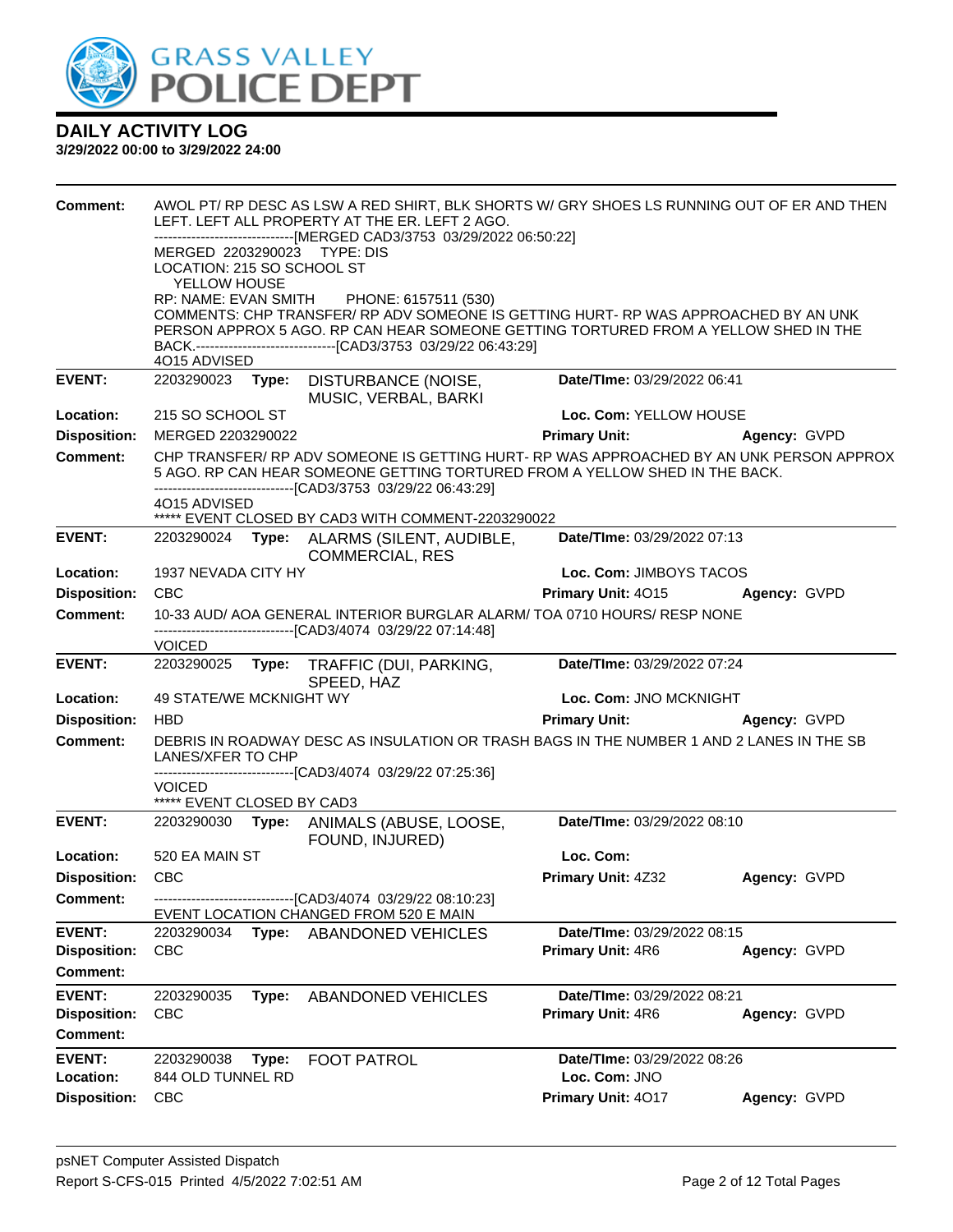

| <b>Comment:</b>            |                             |       | OUT ON FOOT IN THE WOODED AREA<br>-------------------------------[CAD3/4074 03/29/22 08:26:37]<br>EVENT LOCATION CHANGED FROM JNO 844 OLD TUNNEL RD                         |                                          |                                         |
|----------------------------|-----------------------------|-------|-----------------------------------------------------------------------------------------------------------------------------------------------------------------------------|------------------------------------------|-----------------------------------------|
| <b>EVENT:</b>              |                             |       | 2203290043 Type: SUBJECT STOP                                                                                                                                               | Date/TIme: 03/29/2022 08:45              |                                         |
| Location:                  | 1005 SUTTON WY              |       |                                                                                                                                                                             | Loc. Com: CVS PARKING LOT                |                                         |
| <b>Disposition:</b>        | ARA CHARGES IN COMMENTS     |       |                                                                                                                                                                             | Primary Unit: 4023                       | Agency: GVPD                            |
| Comment:                   | OW <sub>1</sub>             |       |                                                                                                                                                                             |                                          |                                         |
|                            |                             |       | -------------------------------[CAD3/4074 03/29/22 08:50:03]<br>EVENT LOCATION CHANGED FROM CVS PARKING LOT<br>-------------------------------[CAD3/4074 03/29/22 08:50:27] |                                          |                                         |
|                            |                             |       | EVENT LOCATION CHANGED FROM 10045 COMBIE RD<br>--------------------------------[4O23/MDT 03/29/22 09:53]                                                                    |                                          |                                         |
|                            |                             |       | BOOKED FOR: 273.5(A)PC, 273.6(A)PC, & 11364HS                                                                                                                               |                                          |                                         |
| <b>EVENT:</b>              | 2203290044 Type:            |       | DISTURBANCE (NOISE,<br>MUSIC, VERBAL, BARKI                                                                                                                                 | Date/TIme: 03/29/2022 08:53              |                                         |
| Location:                  | 640 E MAIN ST # 2           |       |                                                                                                                                                                             | Loc. Com: DOKIMOS PHARMACY               |                                         |
| <b>Disposition:</b>        |                             |       | CBC PARTY PICKING UP A PRESCRIPTION.                                                                                                                                        | Primary Unit: 4R6                        | Agency: GVPD                            |
| <b>Comment:</b>            |                             |       | RP ADV TRANSIENT SLEEPING ON BACK PORCH. NO DESC- HE IS COVERED IN BLANKETS- THE EMPLOYEES<br>USE THE DOOR AND WOULD LIKE HIM MOVED ALONG.                                  |                                          |                                         |
| <b>EVENT:</b>              |                             |       | 2203290045 Type: COMMUNITY POLICING<br><b>ACTION</b>                                                                                                                        | Date/TIme: 03/29/2022 09:00              |                                         |
| <b>Disposition:</b>        | CBC GARBAGE COLLECTED       |       |                                                                                                                                                                             | <b>Primary Unit: 4017</b>                | Agency: GVPD                            |
| <b>Comment:</b>            |                             |       |                                                                                                                                                                             |                                          |                                         |
| <b>EVENT:</b><br>Location: | 2203290048<br>132 HUGHES RD |       | Type: ABANDONED VEHICLES                                                                                                                                                    | Date/TIme: 03/29/2022 09:05              | Loc. Com: AA FELLOWSHIP OF GRASS VALLEY |
| <b>Disposition:</b>        |                             |       |                                                                                                                                                                             | <b>Primary Unit: 405</b>                 | Agency: GVPD                            |
| Case No:                   | G2200795                    |       |                                                                                                                                                                             |                                          |                                         |
| <b>Comment:</b>            |                             |       | RP RPTG ABAN SIL DODGE CARAVAN LP: 6EFE497. RP DOES NOT KNOW IF PRIVATE PROPERTY OR NOT                                                                                     |                                          |                                         |
|                            |                             |       | -------------------------------[CAD3/4074 03/29/22 09:11:02]                                                                                                                |                                          |                                         |
|                            |                             |       | TOW ASSIGNED-KILROYS, 800 E MAIN ST, GRASS VALLEY, 5302733495,<br>-------------------------------[CAD3/4074 03/29/22 09:11:13]                                              |                                          |                                         |
|                            | KILROYS ENRT DRIVE TIME     |       | ------------------------------[CAD3/4074_03/29/22 09:15:12]                                                                                                                 |                                          |                                         |
|                            |                             |       | ISSUED CASE# G2200795 FOR AGENCY GVPD by UNIT 4R6<br>-------------------------------[CAD3/4074 03/29/22 13:06:50]                                                           |                                          |                                         |
|                            | FCN/3702208802580           |       |                                                                                                                                                                             |                                          |                                         |
| <b>EVENT:</b>              | 2203290051                  | Type: | THEFT (GRAND, PETTY, FROM<br><b>MERCHANT</b> )                                                                                                                              | Date/TIme: 03/29/2022 09:20              |                                         |
| Location:                  | 1473 SEGSWORTH WY #5        |       |                                                                                                                                                                             | Loc. Com:                                |                                         |
| <b>Disposition:</b>        | <b>CBC</b>                  |       |                                                                                                                                                                             | <b>Primary Unit: 4021</b>                | Agency: GVPD                            |
| <b>Comment:</b>            |                             |       | RP RPTG USPS IS STEALING HER MAIL AND NOT DELIVERING HER PACKAGES. REQ 10-21.<br>------------------------[4O21/MDT 03/29/22 09:47]                                          |                                          |                                         |
|                            | DEPT.                       |       | RP ADVISED IT WAS NOT A CRIMINAL MATTER AND SHE SHOULD CONTACT USPS LAW ENFORCEMENT                                                                                         |                                          |                                         |
| <b>EVENT:</b><br>Location: | 2203290055                  |       | Type: SUBJECT STOP<br>RAILROAD HILLSIDE NEAR KIDDER                                                                                                                         | Date/TIme: 03/29/2022 09:25<br>Loc. Com: |                                         |
| <b>Disposition:</b>        | <b>CBC</b>                  |       |                                                                                                                                                                             | Primary Unit: 4D13                       | Agency: GVPD                            |
| Comment:                   | OW <sub>1</sub>             |       |                                                                                                                                                                             |                                          |                                         |
| <b>EVENT:</b>              | 2203290056                  | Type: | 911 UNKNOWN<br>(HANGUPS, ABAN'S)                                                                                                                                            | Date/TIme: 03/29/2022 09:31              |                                         |
| Location:                  | 380 SIERRA COLLEGE DR       |       |                                                                                                                                                                             | Loc. Com:                                |                                         |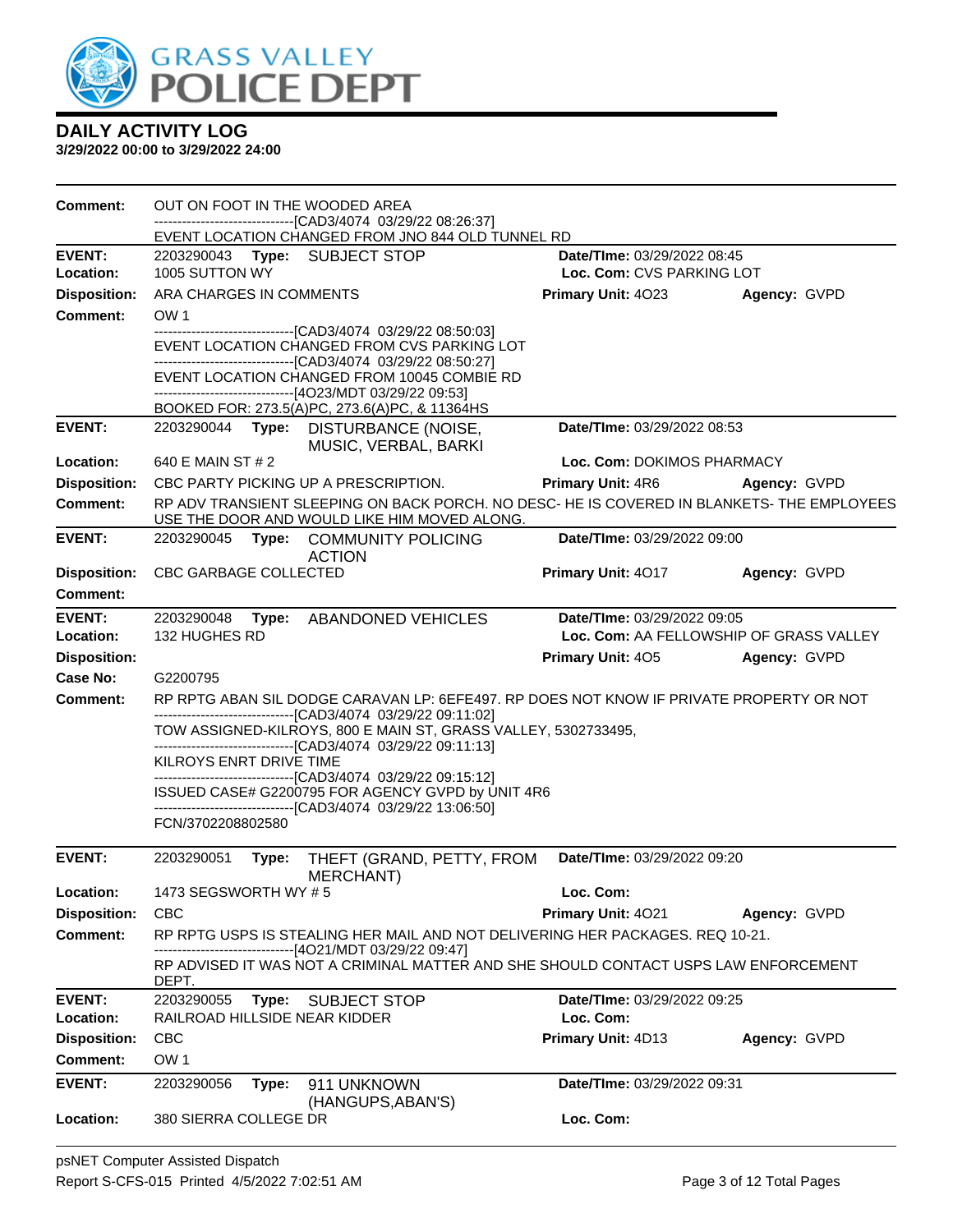

| <b>Disposition:</b>                    | HBD PER 4015                               |       |                                                                                                                                                                                       | <b>Primary Unit:</b>                                              | Agency: GVPD |
|----------------------------------------|--------------------------------------------|-------|---------------------------------------------------------------------------------------------------------------------------------------------------------------------------------------|-------------------------------------------------------------------|--------------|
| <b>Comment:</b>                        |                                            |       | 911 ABANDON/ON CALLBACK RP ADV C4 BUT THEN HUNGUP<br>***** EVENT CLOSED BY CAD3 WITH COMMENT-PER 4015                                                                                 |                                                                   |              |
| <b>EVENT:</b>                          | 2203290058                                 |       | Type: RESTRAINING ORDERS (TRO,<br>OAH, CUSTODY, C                                                                                                                                     | Date/TIme: 03/29/2022 09:41                                       |              |
| Location:                              | 327 RACE ST                                |       |                                                                                                                                                                                       | Loc. Com:                                                         |              |
| <b>Disposition:</b>                    | <b>RPT</b>                                 |       |                                                                                                                                                                                       | Primary Unit: 4021                                                | Agency: GVPD |
| Case No:                               | G2200796                                   |       |                                                                                                                                                                                       |                                                                   |              |
| Comment:                               | <b>ORIGINAL CALL 2203280057</b>            |       | RP RPTG R/O VIOLATION VIA TEXT ON 3/09/22. REQ 10-21.<br>-------------------------------[CAD3/4074_03/29/22 10:13:31]                                                                 |                                                                   |              |
|                                        |                                            |       | ISSUED CASE# G2200796 FOR AGENCY GVPD by UNIT 4O21                                                                                                                                    |                                                                   |              |
| <b>EVENT:</b>                          |                                            |       | 2203290060 Type: ORDINANCES<br>(COUNTY/MUNICIPAL)                                                                                                                                     | Date/TIme: 03/29/2022 09:45                                       |              |
| Location:                              | 788 TAYLORVILLE RD                         |       |                                                                                                                                                                                       | Loc. Com:                                                         |              |
| <b>Disposition:</b><br><b>Comment:</b> | PRIOR TO PHYSICAL                          |       | CBC NEG CHARGES DESIRED, 415 STOPPED<br>RPTG SUBJ CAMPING BEHIND IN THE WOODS                                                                                                         | Primary Unit: 4017                                                | Agency: GVPD |
|                                        |                                            |       | ------------------------------[CAD3/4074_03/29/22_09:46:06]<br>EVENT LOCATION CHANGED FROM 788 TAYLORVILLE RD<br>------------------------------[MERGED CAD3/4074 03/29/2022 11:01:59] |                                                                   |              |
|                                        | MERGED 2203290080 TYPE: DIS                |       | LOCATION: 151 W MCKNIGHT WY Apt: A<br>PAPA MURPHY'S TAKE 'N' BAKE PIZZA                                                                                                               |                                                                   |              |
|                                        | RP:                                        |       | COMMENTS: 415P BTWN TWO MALES WITH GOLF CLUBS-------------------------------[CAD3/4074 03/29/22 11:01:05]<br>EVENT LOCATION CHANGED FROM PAPA MURPHYS                                 |                                                                   |              |
|                                        |                                            |       |                                                                                                                                                                                       |                                                                   |              |
| <b>EVENT:</b>                          | 2203290066                                 | Type: | DISTURBANCE (NOISE,<br>MUSIC, VERBAL, BARKI                                                                                                                                           | Date/TIme: 03/29/2022 10:17                                       |              |
| Location:                              | 867 SUTTON WY                              |       |                                                                                                                                                                                       | Loc. Com: SAFEWAY                                                 |              |
| <b>Disposition:</b>                    | <b>WA 98T</b>                              |       |                                                                                                                                                                                       | Primary Unit: 4023                                                | Agency: GVPD |
| <b>Comment:</b>                        |                                            |       | EMPLOYEE REQ SUBJ BE 602'D. SHE HAS BEEN HARRASSING STAFF FOR DAYS<br>WFA WEARING GRY SWEATER AND JEANS CURRENTLY BY THE LAUNDRAMAT                                                   |                                                                   |              |
| <b>EVENT:</b>                          | 2203290071                                 |       | Type: SERVICE, CIVIL, SUBPOENA                                                                                                                                                        | Date/TIme: 03/29/2022 10:23                                       |              |
| Location:                              | 932 WE MAIN ST                             |       |                                                                                                                                                                                       | Loc. Com:                                                         |              |
| <b>Disposition:</b>                    | <b>NS</b>                                  |       |                                                                                                                                                                                       | Primary Unit: 4V72                                                | Agency: GVPD |
| <b>Comment:</b>                        |                                            |       | -------------------------------[CAD3/4074 03/29/22 10:24:07]<br>EVENT LOCATION CHANGED FROM 932 W MAIN                                                                                |                                                                   |              |
| <b>EVENT:</b>                          | 2203290074                                 |       | Type: ABANDONED VEHICLES                                                                                                                                                              | Date/TIme: 03/29/2022 10:43                                       |              |
| Location:                              | 556 FREEMAN LN                             |       |                                                                                                                                                                                       | Loc. Com: NEAR GRASS VALLEY AC                                    |              |
| <b>Disposition:</b>                    | WA WARNING ISSUED                          |       |                                                                                                                                                                                       | Primary Unit: 4R6                                                 | Agency: GVPD |
| <b>Comment:</b>                        |                                            |       | --------------------------[CAD3/4074_03/29/22 10:47:33]<br>EVENT LOCATION CHANGED FROM NEAR 556 FREEMAN LANE                                                                          |                                                                   |              |
| <b>EVENT:</b>                          |                                            |       | 2203290079 Type: SERVICE, CIVIL, SUBPOENA                                                                                                                                             | Date/TIme: 03/29/2022 10:55                                       |              |
| Location:                              | 600 PACKARD DR                             |       |                                                                                                                                                                                       | Loc. Com:                                                         |              |
| <b>Disposition:</b>                    | <b>NS</b>                                  |       |                                                                                                                                                                                       | Primary Unit: 4V72                                                | Agency: GVPD |
| <b>Comment:</b>                        |                                            |       | -------------------------[CAD3/4074_03/29/22 10:55:33]<br>EVENT LOCATION CHANGED FROM 600 PACKARD DR                                                                                  |                                                                   |              |
| <b>EVENT:</b>                          | 2203290080                                 | Type: | DISTURBANCE (NOISE,<br>MUSIC, VERBAL, BARKI                                                                                                                                           | Date/TIme: 03/29/2022 10:57                                       |              |
| Location:<br><b>Disposition:</b>       | 151 W MCKNIGHT WY # A<br>MERGED 2203290060 |       |                                                                                                                                                                                       | Loc. Com: PAPA MURPHY'S TAKE 'N' BAKE PIZZA<br>Primary Unit: 4017 | Agency: GVPD |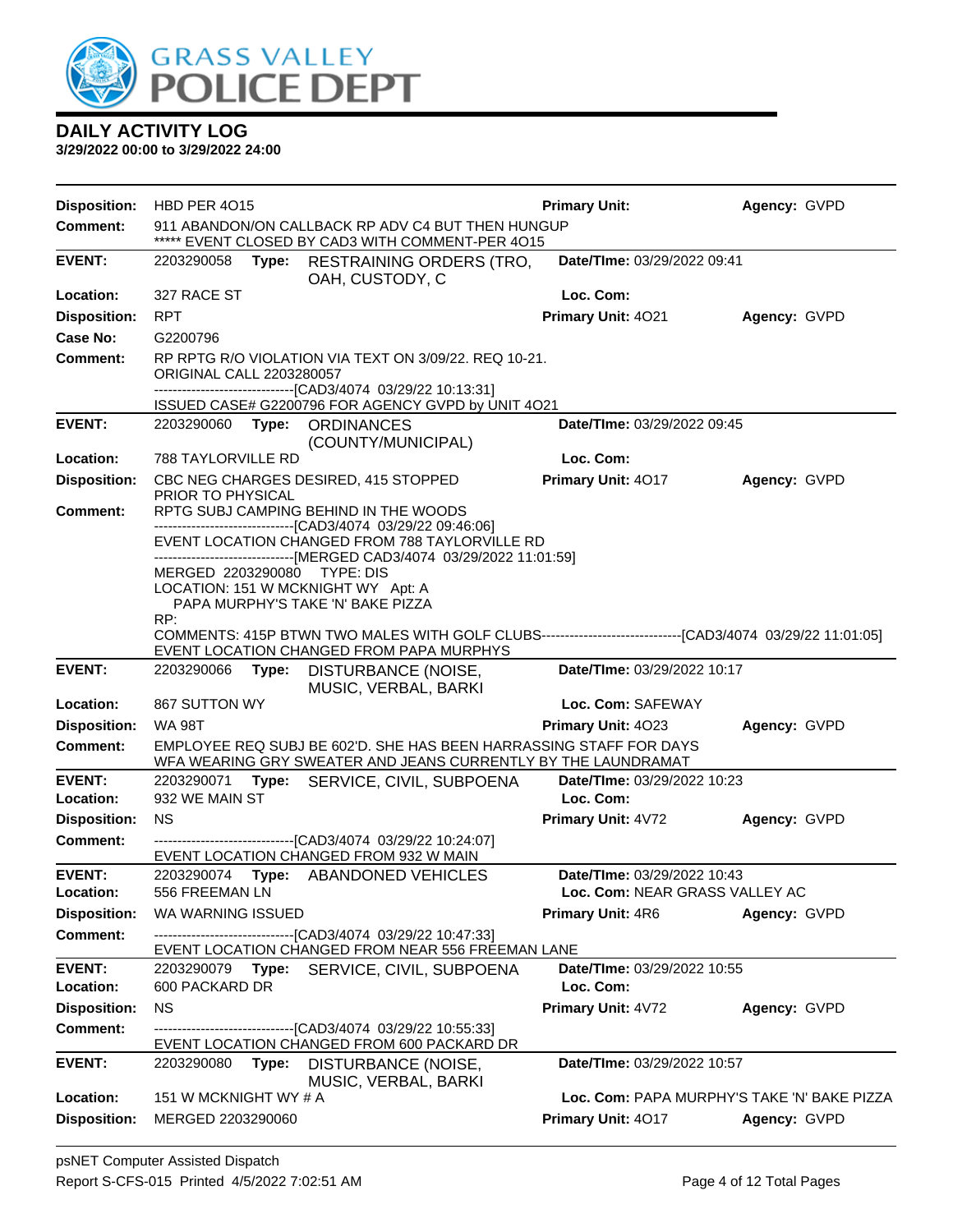

**3/29/2022 00:00 to 3/29/2022 24:00**

| Comment:            | 415P BTWN TWO MALES WITH GOLF CLUBS                                                                                                                                                                                                     |                                |              |
|---------------------|-----------------------------------------------------------------------------------------------------------------------------------------------------------------------------------------------------------------------------------------|--------------------------------|--------------|
|                     | -------------------------[CAD3/4074_03/29/22_11:01:05]<br>EVENT LOCATION CHANGED FROM PAPA MURPHYS<br>***** EVENT CLOSED BY CAD3 WITH COMMENT-2203290060                                                                                |                                |              |
| <b>EVENT:</b>       | 2203290083<br><b>Type: FOLLOWUP</b>                                                                                                                                                                                                     | Date/TIme: 03/29/2022 11:04    |              |
| Location:           | 10837 ROUGH & READY HIGHWAY                                                                                                                                                                                                             | Loc. Com: LYMAN GILMORE SCHOOL |              |
| <b>Disposition:</b> | <b>CBC</b>                                                                                                                                                                                                                              | <b>Primary Unit: 4021</b>      | Agency: GVPD |
| <b>Comment:</b>     | RP REQ 10-21 REF CASE G2200788                                                                                                                                                                                                          |                                |              |
| <b>EVENT:</b>       | 2203290084<br>Type: SUBJECT STOP                                                                                                                                                                                                        | Date/TIme: 03/29/2022 11:05    |              |
| Location:           | 111 W MCKNIGHT WY                                                                                                                                                                                                                       | Loc. Com: KMART PARKING LOT    |              |
| <b>Disposition:</b> | <b>CBC PROVIDED RESOURCES</b>                                                                                                                                                                                                           | Primary Unit: 4017             | Agency: GVPD |
| Comment:            | OW <sub>1</sub>                                                                                                                                                                                                                         |                                |              |
|                     | --------------------------------[CAD3/4074 03/29/22 11:05:58]<br>EVENT LOCATION CHANGED FROM KMART PARKING LOT                                                                                                                          |                                |              |
| <b>EVENT:</b>       | 2203290087<br>Type: TRAFFIC (DUI, PARKING,                                                                                                                                                                                              | Date/TIme: 03/29/2022 11:13    |              |
|                     | SPEED, HAZ                                                                                                                                                                                                                              |                                |              |
| Location:           | 49/20 RAMP STATE/BRUNSWICK RD                                                                                                                                                                                                           | Loc. Com: NB                   |              |
| <b>Disposition:</b> | INF OUT OF POSITION                                                                                                                                                                                                                     | <b>Primary Unit:</b>           | Agency: GVPD |
| Comment:            | 911 RPT'G WHI RANGE ROVER DRIVEN BY A WFA LONG BLN HAIR ON HER PHONE, ALMOST HIT RP<br>8PXN983                                                                                                                                          |                                |              |
|                     | -------------------------------[CAD3/4074_03/29/22 11:19:18]<br><b>VOICED</b>                                                                                                                                                           |                                |              |
|                     | ***** EVENT CLOSED BY CAD3 WITH COMMENT-OUT OF POSITION                                                                                                                                                                                 |                                |              |
| <b>EVENT:</b>       | 2203290090<br><b>FOLLOWUP</b><br>Type:                                                                                                                                                                                                  | Date/TIme: 03/29/2022 11:25    |              |
| Location:           | 342 S SCHOOL ST                                                                                                                                                                                                                         | Loc. Com: BELL HILL SCHOOL     |              |
| <b>Disposition:</b> | <b>CBC</b>                                                                                                                                                                                                                              | <b>Primary Unit: 4015</b>      | Agency: GVPD |
| <b>Comment:</b>     | ----------------------[CAD3/4074 03/29/22 11:25:13]<br>EVENT LOCATION CHANGED FROM 342 S SCHOOL                                                                                                                                         |                                |              |
| <b>EVENT:</b>       | <b>SUSPICIOUS CIRCUMSTANCE</b><br>2203290097<br>Type:<br>(VEHICLE, PERSON                                                                                                                                                               | Date/TIme: 03/29/2022 12:06    |              |
| Location:           | 746 TAYLORVILLE RD                                                                                                                                                                                                                      | Loc. Com: IHOP                 |              |
| <b>Disposition:</b> | UTL NEGATIVE CRIME                                                                                                                                                                                                                      | Primary Unit: 4015             | Agency: GVPD |
| <b>Comment:</b>     | 911 CALLER RPTG ADULT MALE WAS BEING INNAPROPRIATE W/12 AND 13 YOA GIRLS. RP ADV MALE WAS<br>PUTTING HIS ARM AROUND THEM AND ACTING LIKE THEY WERE A COUPLE. ALL THREE SUBJS LEFT IN A<br>GRY TOYT TUNDRA LP: 06730C2. LEFT TWD FREEMAN |                                |              |
| <b>EVENT:</b>       | 2203290100<br>ANIMALS (ABUSE, LOOSE,<br>Type:<br>FOUND, INJURED)                                                                                                                                                                        | Date/TIme: 03/29/2022 12:17    |              |
| Location:           | 500 BLK BRIGHTON                                                                                                                                                                                                                        | Loc. Com:                      |              |
| <b>Disposition:</b> | <b>CBC</b>                                                                                                                                                                                                                              | Primary Unit: 4Z32             | Agency: GVPD |
| <b>Comment:</b>     | <b>ANIMAL PICKUP</b>                                                                                                                                                                                                                    |                                |              |
| <b>EVENT:</b>       | 2203290102<br><b>SUSPICIOUS CIRCUMSTANCE</b><br>Type:<br>(VEHICLE, PERSON                                                                                                                                                               | Date/TIme: 03/29/2022 12:17    |              |
| Location:           | 762 FREEMAN LN                                                                                                                                                                                                                          | Loc. Com: BEHIND               |              |
| <b>Disposition:</b> | CBC                                                                                                                                                                                                                                     | Primary Unit: 4017             | Agency: GVPD |
| <b>Comment:</b>     | ON FOOT IN WOODS BTWN BSN WOLF CREEK TL<br>------------------[CAD3/4074_03/29/22 12:18:09]                                                                                                                                              |                                |              |
|                     | EVENT LOCATION CHANGED FROM BEHIND 762 FREEMAN                                                                                                                                                                                          |                                |              |
| <b>EVENT:</b>       | 2203290109<br>Type:<br>DISTURBANCE (NOISE,<br>MUSIC, VERBAL, BARKI                                                                                                                                                                      | Date/TIme: 03/29/2022 12:38    |              |
| Location:           | 276 GATES PL                                                                                                                                                                                                                            | Loc. Com: SPIRIT CENTER        |              |
| <b>Disposition:</b> | CBC 98T MOVINGALONG                                                                                                                                                                                                                     | Primary Unit: 4023             | Agency: GVPD |

psNET Computer Assisted Dispatch Report S-CFS-015 Printed 4/5/2022 7:02:51 AM Page 5 of 12 Total Pages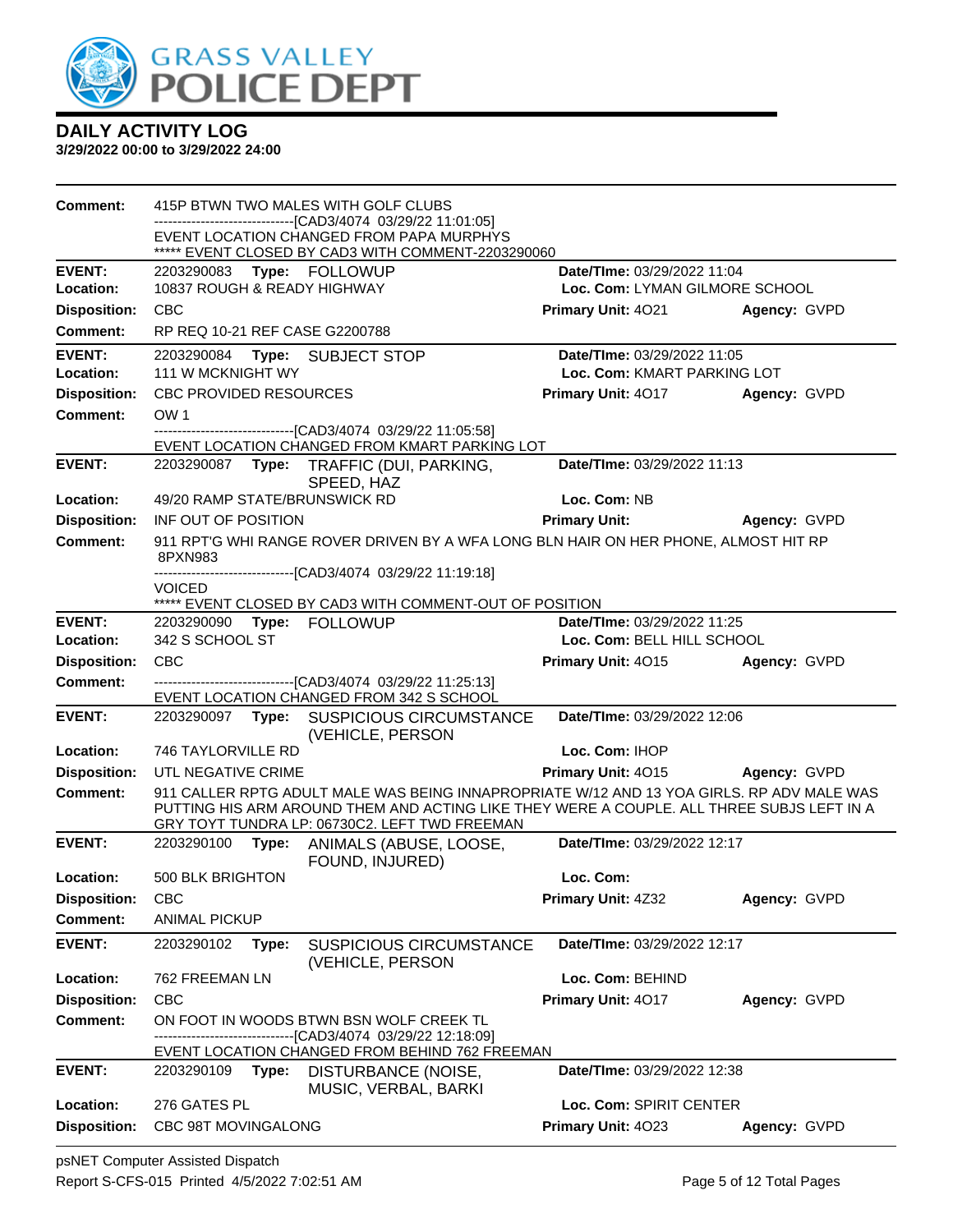

| <b>Comment:</b>                      |                                        |       | RP RPT'G SUBJ REFUSING TO LEAVE                                                                                                                                                                                                                        |                                                   |                                         |
|--------------------------------------|----------------------------------------|-------|--------------------------------------------------------------------------------------------------------------------------------------------------------------------------------------------------------------------------------------------------------|---------------------------------------------------|-----------------------------------------|
| <b>EVENT:</b>                        | 2203290113                             |       | Type: 911 UNKNOWN<br>(HANGUPS, ABAN'S)                                                                                                                                                                                                                 | <b>Date/TIme: 03/29/2022 12:48</b>                |                                         |
| Location:                            |                                        |       | LAT: 39.23215600 LONG: -121.041076                                                                                                                                                                                                                     | Loc. Com:                                         |                                         |
| <b>Disposition:</b>                  | <b>HBD NEG CB RECEIVED</b>             |       |                                                                                                                                                                                                                                                        | <b>Primary Unit:</b>                              | Agency: GVPD                            |
| <b>Comment:</b>                      | 911 OPEN LINE, MSG LEFT                |       |                                                                                                                                                                                                                                                        |                                                   |                                         |
|                                      | <b>NEG SIG HIST W/NUMBER</b>           |       | -------------------------------[CAD3/4074 03/29/22 12:58:24]<br>***** EVENT CLOSED BY CAD3 WITH COMMENT-NEG CB RECEIVED                                                                                                                                |                                                   |                                         |
| <b>EVENT:</b>                        |                                        |       | 2203290115 Type: TRAFFIC (DUI, PARKING,<br>SPEED, HAZ                                                                                                                                                                                                  | Date/TIme: 03/29/2022 12:54                       |                                         |
| Location:                            | 205 S CHURCH ST                        |       |                                                                                                                                                                                                                                                        | Loc. Com: CHASE 530 274 3030                      |                                         |
| <b>Disposition:</b>                  | <b>CBC RDWY CLEAR</b>                  |       |                                                                                                                                                                                                                                                        | Primary Unit: 4R6                                 | Agency: GVPD                            |
| <b>Comment:</b>                      | OF TRF. AT 4 WAY STOP                  |       | EMPLOYEE RPTG THERE IS AN ABAN SIL KIA FORTE LP: 8DBH058 W/HZARDS ON NO ONE INSIDE. IN LANES<br>-------------------------------[CAD1/4056 03/29/22 13:12:06]<br>TOW ASSIGNED-CELESTIAL VALLEY TOWING, 875 IDAHO MARYLAND DR, GRASS VALLEY, 5302723353, |                                                   |                                         |
|                                      | 10-39 CELESTIAL 15 MIN ETA             |       | -------------------------------[CAD1/4056 03/29/22 13:12:12]<br>-------------------------------[CAD3/4074 03/29/22 13:21:05]<br>TOW CANCELLED-CELESTIAL VALLEY TOWING<br>--------------------------------[CAD3/4074 03/29/22 13:21:12]                 |                                                   |                                         |
| <b>EVENT:</b>                        | 10-39 CELESTIAL<br>2203290122 Type:    |       |                                                                                                                                                                                                                                                        | Date/TIme: 03/29/2022 13:09                       |                                         |
|                                      |                                        |       | <b>ORDINANCES</b><br>(COUNTY/MUNICIPAL)                                                                                                                                                                                                                |                                                   |                                         |
| Location:                            | 840 E MAIN ST # E                      |       |                                                                                                                                                                                                                                                        | Loc. Com: LEFTYS TACO HOUSE                       |                                         |
| <b>Disposition:</b>                  | <b>NEG CTC</b>                         |       | CBC SUBJ. IFO UNOCCUPIED SUITE SLEEPING.                                                                                                                                                                                                               | Primary Unit: 4017                                | Agency: GVPD                            |
| <b>Comment:</b>                      | <b>UNCOMFORTABLE</b>                   |       | EMPLOYEE RPTG TRANSIENT SLEEPING JUST PAST THE ENTRANCE MAKING CUSTOMERS                                                                                                                                                                               |                                                   |                                         |
| <b>EVENT:</b><br>Location:           | 1711 EA MAIN ST                        |       | 2203290126 Type: PROPERTY LOST OR FOUND                                                                                                                                                                                                                | Date/TIme: 03/29/2022 13:26                       | Loc. Com: ACF HUMPTY DUMPTY AT BUS STOP |
| <b>Disposition:</b>                  | <b>CBC</b>                             |       |                                                                                                                                                                                                                                                        | <b>Primary Unit: 4023</b>                         | <b>Agency: GVPD</b>                     |
| Comment:                             | REQ LE HANDLE.                         |       | RP RPTG TWO SHOPPING CARTS ABAN. ONE FROM SAFEWAY AND ONE FROM DOLLAR GENERAL. RP ADV<br>HE HAS SPOKEN TO BOTH BSN AND THEY WILL NOT PICK THEM UP. RP WAS ADV ITS UP TO THE BSN BUT                                                                    |                                                   |                                         |
| <b>EVENT:</b><br>Location:           | 2203290128<br>134 CELESTA DR           |       | Type: PROPERTY LOST OR FOUND                                                                                                                                                                                                                           | Date/TIme: 03/29/2022 13:32<br>Loc. Com:          |                                         |
| <b>Disposition:</b>                  | <b>CBC</b>                             |       |                                                                                                                                                                                                                                                        | <b>Primary Unit: 405</b>                          | Agency: GVPD                            |
| <b>Comment:</b>                      |                                        |       | RP REQ PICKUP OF FOUND H&S NEEDLES                                                                                                                                                                                                                     |                                                   |                                         |
|                                      | BIOHAZARD DISPOSAL.                    |       | --[4O5/MDT 03/29/22 13:39]<br>RP ADVISED OF POLICY REGARDING NEEDLES. HE WILL GET SHARPS AND TAKE TO THE DUMP FOR                                                                                                                                      |                                                   |                                         |
| <b>EVENT:</b><br><b>Disposition:</b> | <b>CBC</b>                             |       | 2203290131 Type: ATTEMPT TO CONTACT                                                                                                                                                                                                                    | Date/TIme: 03/29/2022 13:41<br>Primary Unit: 4D13 | Agency: GVPD                            |
| Comment:                             |                                        |       |                                                                                                                                                                                                                                                        |                                                   |                                         |
| <b>EVENT:</b><br>Location:           | 2203290133<br>TIMBERWOOD DR / PLAZA DR | Type: | <b>FOOT PATROL</b>                                                                                                                                                                                                                                     | Date/TIme: 03/29/2022 13:50<br>Loc. Com:          |                                         |
| <b>Disposition:</b>                  | CBC CAMPS CLEANED OUT                  |       |                                                                                                                                                                                                                                                        | Primary Unit: 4017                                | Agency: GVPD                            |
| <b>Comment:</b>                      |                                        |       | WOODED AREA JSO PATROL VEHICLE ON TIMBERWOOD DR                                                                                                                                                                                                        |                                                   |                                         |
| <b>EVENT:</b><br>Location:           | 2203290134<br>1020 MCCOURTNEY RD # C   | Type: | <b>FOLLOWUP</b>                                                                                                                                                                                                                                        | Date/TIme: 03/29/2022 13:57<br>Loc. Com:          |                                         |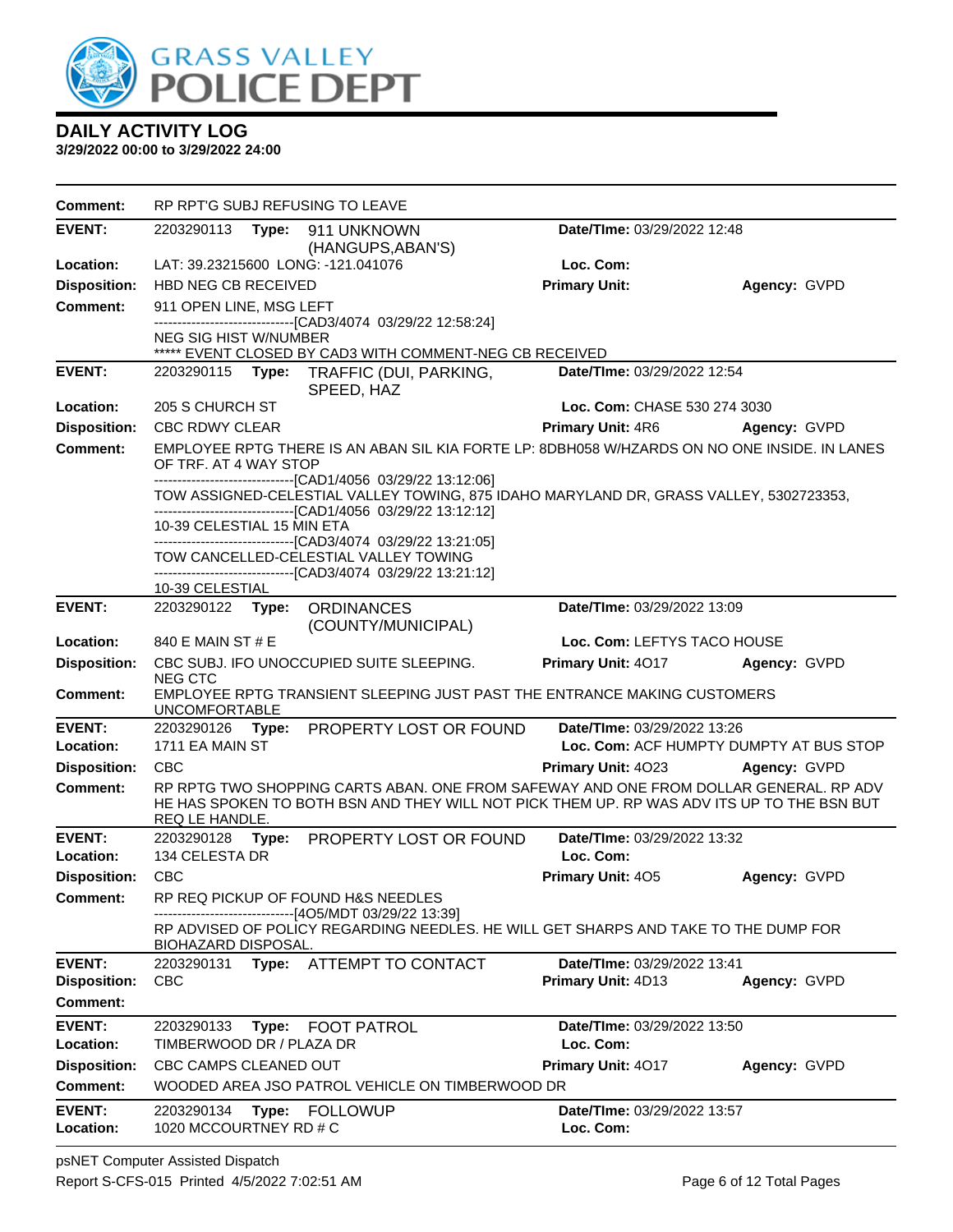

| <b>Disposition:</b> | <b>CBC</b>                                                                                                                                                                                     | <b>Primary Unit: 4D16</b>                | Agency: GVPD        |
|---------------------|------------------------------------------------------------------------------------------------------------------------------------------------------------------------------------------------|------------------------------------------|---------------------|
| <b>Comment:</b>     | -------------------------------[CAD1/4056 03/29/22 13:57:11]<br>EVENT LOCATION CHANGED FROM 1020 MCCOURTNEY C                                                                                  |                                          |                     |
| <b>EVENT:</b>       | 2203290135 Type: SUSPICIOUS CIRCUMSTANCE<br>(VEHICLE, PERSON                                                                                                                                   | Date/TIme: 03/29/2022 14:07              |                     |
| Location:           | 210 SUTTON WY # 204                                                                                                                                                                            | Loc. Com:                                |                     |
| <b>Disposition:</b> | <b>CBC</b>                                                                                                                                                                                     | Primary Unit: 4021                       | Agency: GVPD        |
| <b>Comment:</b>     | RP IN GVPD LOBBY REQ TO SPEAK TO LE ABOUT STRANGE MAIL SHE IS RECEIVEING.                                                                                                                      |                                          |                     |
|                     | ------------------------------[4O21/MDT 03/29/22 14:33]<br>RP ADVISED TO UNSUBSCRIBE FROM THE MAILING LIST AND NOT SUSP                                                                        |                                          |                     |
| <b>EVENT:</b>       | 2203290137 Type: THEFT (GRAND, PETTY, FROM<br>MERCHANT)                                                                                                                                        | Date/TIme: 03/29/2022 14:08              |                     |
| Location:           | RIDGE RD/DONALD AV                                                                                                                                                                             | Loc. Com:                                |                     |
| <b>Disposition:</b> | <b>CBC</b>                                                                                                                                                                                     | Primary Unit: 4021                       | <b>Agency: GVPD</b> |
| <b>Comment:</b>     | RP RPT'G THEFT OF AN ENTIRE MAILBOX<br>------------------------------[4O21/MDT 03/29/22 14:57]                                                                                                 |                                          |                     |
|                     | RP ADVISED HER MAILBOX WAS STOLEN. NO SUSPECT LEADS AND DOESNT KNOW WHAT HAPPENED TO IT.<br>HAS BEEN MISSING FOR 3 DAYS. SHE WAS ADVISED TO REPORT TO LE FOR DOCUMENTATION PURPOSES<br>BY USPS |                                          |                     |
| <b>EVENT:</b>       | 2203290138<br>Type: DISTURBANCE (NOISE,<br>MUSIC, VERBAL, BARKI                                                                                                                                | Date/TIme: 03/29/2022 14:10              |                     |
| Location:           | 905 WE MAIN ST                                                                                                                                                                                 | Loc. Com: TAN HOUSE ACF APTS             |                     |
| <b>Disposition:</b> | <b>UNF</b>                                                                                                                                                                                     | Primary Unit: 405 Agency: GVPD           |                     |
| Comment:            | RP ADV MALE AND FEMALE IN 415V POSSIBY SLIGHTLY PHYSICAL. RP ADV MALE HAS FEMALE BACKED UP<br>AGAINIST A WHI PICKUP YELLING AT HER. RP JUST OCC'D                                              |                                          |                     |
|                     | WFA LONG BLK HAIR LSW ALL BLK<br>WMA<br>-------------------------------[CAD3/4074 03/29/22 14:11:25]                                                                                           |                                          |                     |
|                     | ADD'T 911 RPTG MALE AND FEMALE IN 415P. MALE SPIT ON XRAY AND HIT HER<br>------------------------------[CAD3/4074 03/29/22 14:11:36]                                                           |                                          |                     |
|                     | <b>NEG WEAPONS SEEN</b><br>------------------------------[CAD3/4074 03/29/22 14:12:03]                                                                                                         |                                          |                     |
|                     | RP ADV ACF PEACE LUTHERAN<br><b>TAN HOUSE</b>                                                                                                                                                  |                                          |                     |
|                     | -------------------------------[CAD3/4074 03/29/22 14:12:37]<br>RP ADV 3 MALES AND ONE FEMALE<br>-------------------------------[CAD3/4074 03/29/22 14:13:31]                                  |                                          |                     |
|                     | SU IS ON FRONT PORCH WMA BRO BEARD BLK BASEBALL HAT BLU OR BLK PANTS<br>------------------------------[CAD1/4056 03/29/22 14:14:50]                                                            |                                          |                     |
|                     | EVENT LOCATION CHANGED FROM 932 WE MAIN ST GV<br>------------------------------[4O5/MDT 03/29/22 14:24]                                                                                        |                                          |                     |
|                     | PARTIES WERE NOT FIGHTING AND WERE ADVISED TO GO INSIDE. APPEARS UNFOUNDED. NO INJURIES.                                                                                                       |                                          |                     |
| <b>EVENT:</b>       | 2203290139 Type: ATTEMPT TO CONTACT                                                                                                                                                            | Date/TIme: 03/29/2022 14:11              |                     |
| Location:           | IDAHO MARYLAND RD/SUTTON WY                                                                                                                                                                    | Loc. Com:                                |                     |
| <b>Disposition:</b> | CBC 98T                                                                                                                                                                                        | Primary Unit: 4017                       | Agency: GVPD        |
| <b>Comment:</b>     | WITH HOME TEAM ATC AT RISK FENTANYL USER IN HOMELESS CAMP. CAMP IS BETWEEN IDAHO<br>MARYLAND RD / WHISPERING PINES LN ON HILLSIDE.<br>---------------------[CAD1/4056_03/29/22 14:16:01]       |                                          |                     |
|                     | EVENT LOCATION CHANGED FROM IDAHO MARYLAND RD/ SUTTON WY                                                                                                                                       |                                          |                     |
| <b>EVENT:</b>       | 2203290141<br>Type: PUBLIC RELATION CONTACT                                                                                                                                                    | Date/TIme: 03/29/2022 14:17              |                     |
| Location:           | 1262 SUTTON WY                                                                                                                                                                                 | Loc. Com: HOSPITALITY HOUSE 530 271 7144 |                     |
| <b>Disposition:</b> | <b>CBC</b>                                                                                                                                                                                     | <b>Primary Unit: 4015</b>                | Agency: GVPD        |
| <b>Comment:</b>     | <b>CLEARANCE FOR 1</b>                                                                                                                                                                         |                                          |                     |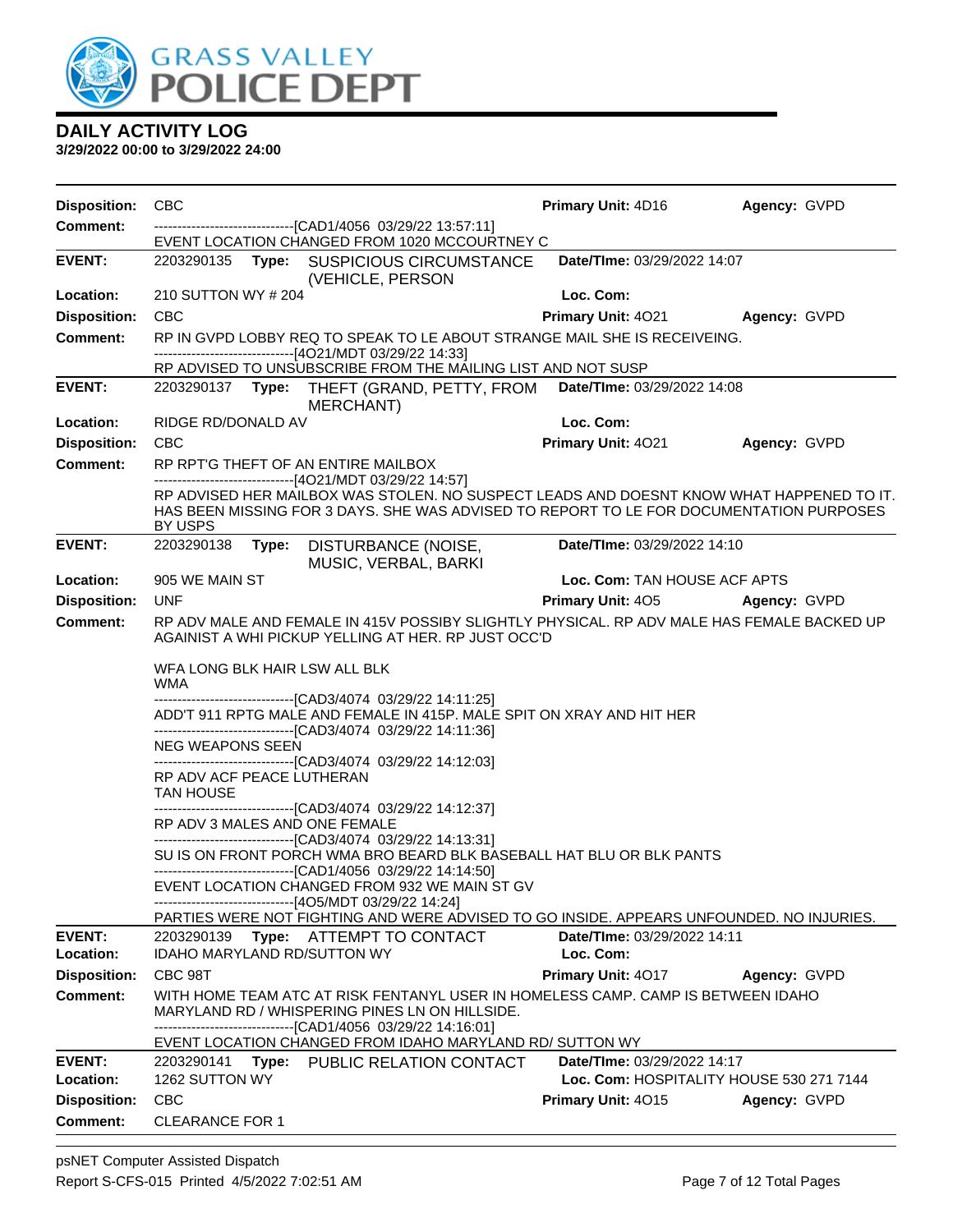

**3/29/2022 00:00 to 3/29/2022 24:00**

| <b>EVENT:</b>              | 2203290143                                         | Type: | DRUGS (ANY NARCOTIC<br><b>RELATED OFFENSE)</b>                                                                                       | Date/TIme: 03/29/2022 14:26                            |                                           |  |
|----------------------------|----------------------------------------------------|-------|--------------------------------------------------------------------------------------------------------------------------------------|--------------------------------------------------------|-------------------------------------------|--|
| Location:                  | 155 GLASSON WY                                     |       |                                                                                                                                      | Loc. Com: SIERRA NEVADA MEMORIAL<br><b>HOSPITAL</b>    |                                           |  |
| <b>Disposition:</b>        | <b>CBC NEG H&amp;S</b>                             |       |                                                                                                                                      | Primary Unit: 4023                                     | Agency: GVPD                              |  |
| <b>Comment:</b>            |                                                    |       | SECURITY REQ OFFICER TO MRI FOR PATIENT WHO HAS HS ON THEM. SECURITY WILL MEET IN THE ER.                                            |                                                        |                                           |  |
| <b>EVENT:</b><br>Location: | 310 RAILROAD AV                                    |       | 2203290148 Type: WELFARE CHECK                                                                                                       | <b>Date/Time: 03/29/2022 14:41</b><br>Loc. Com: NEARBY |                                           |  |
| <b>Disposition:</b>        | UTL NEGATIVE CONTACT                               |       |                                                                                                                                      | Primary Unit: 4017                                     | Agency: GVPD                              |  |
| <b>Comment:</b>            | CHK ON A CAMP                                      |       |                                                                                                                                      |                                                        |                                           |  |
|                            |                                                    |       | ----------------------------[CAD1/4056_03/29/22 14:49:37]<br>EVENT LOCATION CHANGED FROM RAILROAD/BENNET                             |                                                        |                                           |  |
| <b>EVENT:</b>              | 2203290153 Type:                                   |       | DISTURBANCE (NOISE,<br>MUSIC, VERBAL, BARKI                                                                                          | Date/TIme: 03/29/2022 14:57                            |                                           |  |
| Location:                  | 1501 EA MAIN ST                                    |       |                                                                                                                                      |                                                        | Loc. Com: HOUSE OF PRINT AND , COPY CMCST |  |
| <b>Disposition:</b>        | <b>HBD</b>                                         |       |                                                                                                                                      | <b>Primary Unit:</b>                                   | Agency: GVPD                              |  |
| <b>Comment:</b>            |                                                    |       | 911 EMPLOYEE RPTG CUSTOMER WAS UPSET AND YELLING AT RP.                                                                              |                                                        |                                           |  |
|                            | ***** EVENT CLOSED BY CAD3                         |       | SU IS LEAVING. WILL CB IF SUBJ RETURNS                                                                                               |                                                        |                                           |  |
| <b>EVENT:</b>              |                                                    |       | 2203290154 Type: 911 UNKNOWN<br>(HANGUPS, ABAN'S)                                                                                    | Date/TIme: 03/29/2022 14:58                            |                                           |  |
| Location:                  | 308 BENNETT ST                                     |       |                                                                                                                                      | Loc. Com:                                              |                                           |  |
| <b>Disposition:</b>        | <b>HBD</b>                                         |       |                                                                                                                                      | <b>Primary Unit:</b>                                   | Agency: GVPD                              |  |
| <b>Comment:</b>            | 911 ABAN                                           |       |                                                                                                                                      |                                                        |                                           |  |
|                            |                                                    |       | ------------------------[CAD3/4074_03/29/22 14:59:17]<br>EVENT LOCATION CHANGED FROM LAT: 39.21920100 LONG: -121.052352 GRASS VALLEY |                                                        |                                           |  |
|                            |                                                    |       | -------------------------------[CAD3/4074 03/29/22 14:59:25]                                                                         |                                                        |                                           |  |
|                            | ON CB ACCIDENTAL, C4<br>***** EVENT CLOSED BY CAD3 |       |                                                                                                                                      |                                                        |                                           |  |
| <b>EVENT:</b>              |                                                    |       | 2203290160 Type: ORDINANCES                                                                                                          | Date/TIme: 03/29/2022 15:16                            |                                           |  |
|                            |                                                    |       | (COUNTY/MUNICIPAL)                                                                                                                   |                                                        |                                           |  |
| Location:                  | 1740 EA MAIN ST                                    |       |                                                                                                                                      | Loc. Com: OLYMPIA MORTGAGE                             |                                           |  |
| <b>Disposition:</b>        | <b>CBC</b>                                         |       |                                                                                                                                      | Primary Unit: 4023                                     | Agency: GVPD                              |  |
| <b>Comment:</b>            | <b>ALONG</b>                                       |       | RP RPTG TRANSIENT ASLEEP IN A SLEEPING BAG IN THE FRONT BY BRICK WALL. REQ THEY BE MOVED                                             |                                                        |                                           |  |
| <b>EVENT:</b>              | 2203290162                                         |       | Type: ALL OTHERS                                                                                                                     | Date/TIme: 03/29/2022 15:28                            |                                           |  |
| Location:                  | 160 MILL ST                                        |       |                                                                                                                                      | Loc. Com:                                              |                                           |  |
| <b>Disposition:</b>        | AND INFORMED 402 FOR PAT                           |       | CBC ADVISED OF THE NO SMOKING ORDINANCE                                                                                              | Primary Unit: 4021                                     | Agency: GVPD                              |  |
| <b>Comment:</b>            |                                                    |       | RP REQ 10-21 REF PEOPLE SMOKING IFO HER STORE                                                                                        |                                                        |                                           |  |
| <b>EVENT:</b>              |                                                    |       | 2203290165 Type: SUBJECT STOP                                                                                                        | Date/TIme: 03/29/2022 15:37                            |                                           |  |
| Location:                  | 840 EA MAIN ST                                     |       |                                                                                                                                      | Loc. Com:                                              |                                           |  |
| <b>Disposition:</b>        |                                                    |       | CBC 98T, CONNECTED WITH HOME TEAM                                                                                                    | Primary Unit: 4017                                     | Agency: GVPD                              |  |
| Comment:                   | OW <sub>1</sub>                                    |       |                                                                                                                                      |                                                        |                                           |  |
|                            |                                                    |       | --------------------[CAD1/4056 03/29/22 15:37:30]<br>EVENT LOCATION CHANGED FROM 840 E MAIN                                          |                                                        |                                           |  |
| <b>EVENT:</b>              |                                                    |       | 2203290166 Type: WELFARE CHECK                                                                                                       | Date/TIme: 03/29/2022 15:53                            |                                           |  |
| Location:                  | 1037 PAMPAS DR                                     |       |                                                                                                                                      | Loc. Com:                                              |                                           |  |
| <b>Disposition:</b>        | <b>CBC</b>                                         |       |                                                                                                                                      | Primary Unit: 4015                                     | Agency: GVPD                              |  |
| <b>Comment:</b>            |                                                    |       | -------------------------------[CAD1/4056 03/29/22 15:53:48]<br>EVENT LOCATION CHANGED FROM 1037 PAMPAS                              |                                                        |                                           |  |

psNET Computer Assisted Dispatch Report S-CFS-015 Printed 4/5/2022 7:02:51 AM Page 8 of 12 Total Pages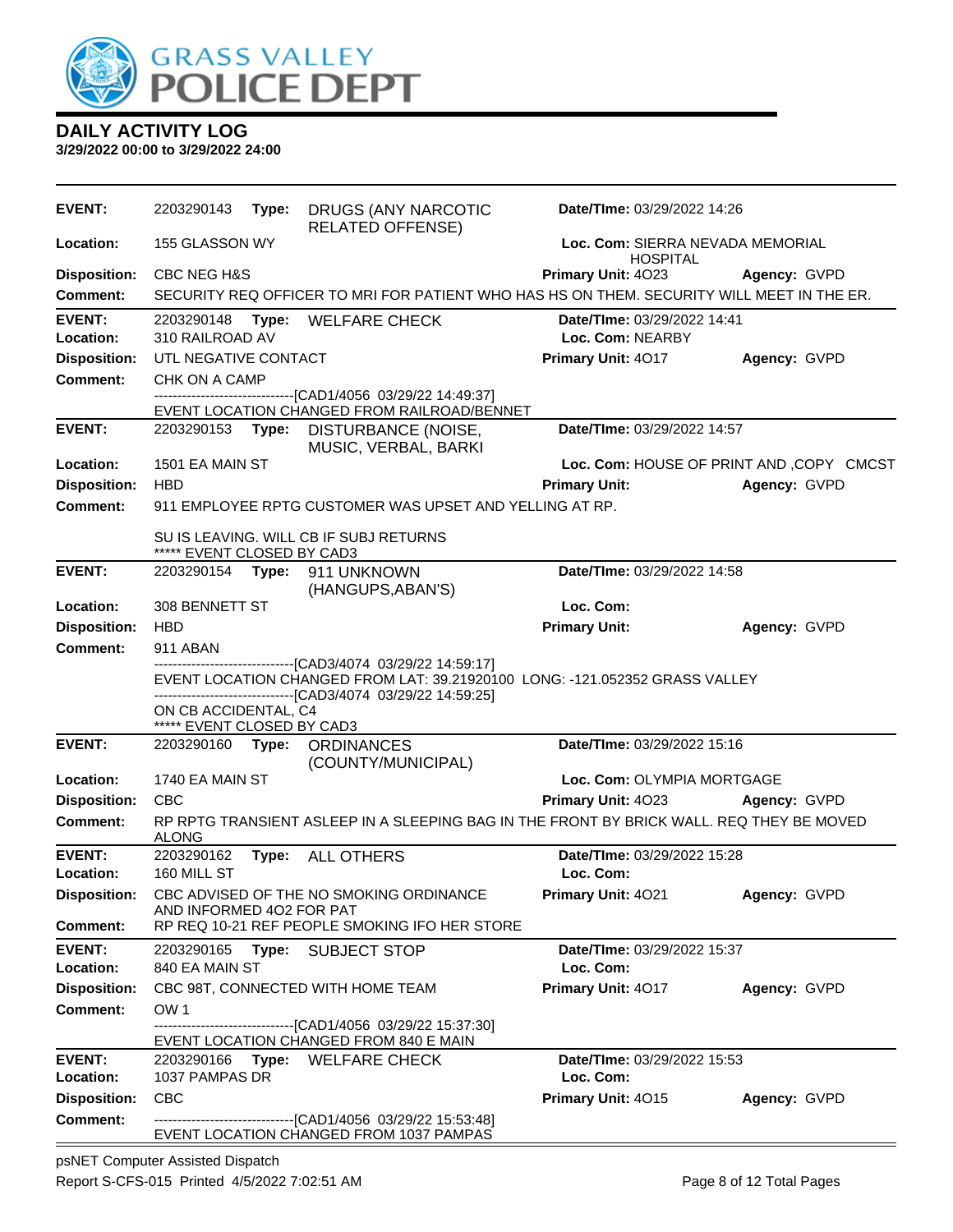

| <b>EVENT:</b><br>Location:      | 2203290168<br>129 S AUBURN ST              | Type: PUBLIC RELATION CONTACT                                                                                                                           | Date/TIme: 03/29/2022 15:56<br>Loc. Com: GRASS VALLEY POLICE DEPARTMENT |              |
|---------------------------------|--------------------------------------------|---------------------------------------------------------------------------------------------------------------------------------------------------------|-------------------------------------------------------------------------|--------------|
|                                 | <b>CBC</b>                                 |                                                                                                                                                         |                                                                         |              |
| <b>Disposition:</b><br>Comment: |                                            | RP IN PARKING LOT REQ FIX IT TICKET SIGN OFF. ASSOC WITH A BRO 2005 FORD RANGER                                                                         | <b>Primary Unit: 4021</b>                                               | Agency: GVPD |
|                                 |                                            |                                                                                                                                                         |                                                                         |              |
| <b>EVENT:</b><br>Location:      | 2203290172<br>MCCOURTNEY RD/BRIGHTON ST    | Type: TRAFFIC ACCIDENT                                                                                                                                  | Date/Time: 03/29/2022 16:14<br>Loc. Com: UPHILL TWD FAIRGROUNDS         |              |
| <b>Disposition:</b>             | <b>RPT</b>                                 |                                                                                                                                                         | <b>Primary Unit: 405</b>                                                | Agency: GVPD |
| Case No:                        | G2200798                                   |                                                                                                                                                         |                                                                         |              |
| Comment:                        | 911 RPTG TC UNK MEDICAL/XFER TO CHP        |                                                                                                                                                         |                                                                         |              |
|                                 |                                            | -------------------------------[CAD1/4056 03/29/22 16:15:14]<br>ADD 911 RPT'G 2 VEHS, 5 SUBJS. UNK INJURIES                                             |                                                                         |              |
|                                 | RP IS IN A RED VEH. NEG MEDICAL NEED       | ------------------------------[CAD3/4074 03/29/22 16:15:45]<br>ADD'T 911 RPTG SHE IS INV AND IFO FAIRGROUNDS                                            |                                                                         |              |
|                                 |                                            | ------------------------------[CAD3/4074_03/29/22 16:16:24]<br>RP IS IN A RED TOYT CAROLLA OTHER VEH IS A WHI PICKUP                                    |                                                                         |              |
|                                 | 10-39 PW                                   | ------------------------------[CAD3/4074 03/29/22 16:26:29]                                                                                             |                                                                         |              |
|                                 | 10-39 CALFIRE C3 MEDICAL                   | ----------------------[CAD3/4074_03/29/22 16:27:40]<br>-------------------------------[CAD3/4074_03/29/22 16:35:58]                                     |                                                                         |              |
|                                 |                                            | ISSUED CASE# G2200798 FOR AGENCY GVPD by UNIT 4O5                                                                                                       |                                                                         |              |
| <b>EVENT:</b>                   |                                            | 2203290179 Type: SUSPICIOUS CIRCUMSTANCE<br>(VEHICLE, PERSON                                                                                            | Date/TIme: 03/29/2022 16:42                                             |              |
| Location:                       | <b>131 CARPENTER ST</b>                    |                                                                                                                                                         | Loc. Com:                                                               |              |
| <b>Disposition:</b>             | UTL MESSAGE LEFT                           |                                                                                                                                                         | <b>Primary Unit: 405</b>                                                | Agency: GVPD |
| <b>Comment:</b>                 |                                            | RP IN GVPD LOBBY REQ TO SPEAK WITH OFFICER ABOUT SUS VEH THAT PULLED UP BEHIND HER ON<br>FRIDAY. SUBJ WAS LOOKING FOR AN 'AMBER.' NO AMBER LIVES THERE. |                                                                         |              |
| <b>EVENT:</b>                   | 2203290182                                 | Type: ALARMS (SILENT, AUDIBLE,<br><b>COMMERCIAL, RES</b>                                                                                                | Date/TIme: 03/29/2022 16:46                                             |              |
| Location:                       | 757 SUTTON WY                              |                                                                                                                                                         | Loc. Com: WELLS FARGO                                                   |              |
| <b>Disposition:</b>             | <b>FA UNK REASON</b>                       |                                                                                                                                                         | Primary Unit: 4023                                                      | Agency: GVPD |
| <b>Comment:</b>                 | <b>SILENT</b><br>PREMISE 5302738195        | ATM DOOR BURG ALARM / NEG CTC AT PREMISE                                                                                                                |                                                                         |              |
| <b>EVENT:</b>                   | 2203290183 Type:                           | 911 UNKNOWN<br>(HANGUPS, ABAN'S)                                                                                                                        | Date/TIme: 03/29/2022 16:48                                             |              |
| Location:                       | <b>412 BRUNSWICK RD</b>                    |                                                                                                                                                         | Loc. Com: AUTO ZONE 530 272 6066                                        |              |
| <b>Disposition:</b>             | MERGED 2203290186                          |                                                                                                                                                         | Primary Unit: 4K19                                                      | Agency: GVPD |
| <b>Comment:</b>                 | 911 HANGUP                                 |                                                                                                                                                         |                                                                         |              |
|                                 | <b>EMERGENCY</b>                           | --------------------------[CAD3/4074_03/29/22 16:50:25]<br>ON CB EMPLOYEE ADV CUSTOMER WANTED LE FOR UNK REASON. RP WAS ADV TO CB IF THERE IS AN        |                                                                         |              |
|                                 |                                            | ***** EVENT CLOSED BY CAD3 WITH COMMENT-2203290186                                                                                                      |                                                                         |              |
| <b>EVENT:</b><br>Location:      | 892 E MAIN ST                              | 2203290187 Type: TRAFFIC ACCIDENT                                                                                                                       | Date/TIme: 03/29/2022 17:03<br>Loc. Com: GRASS VALLEY SHELL             |              |
| <b>Disposition:</b>             | <b>CBC INFO EXCHANGE</b>                   |                                                                                                                                                         | <b>Primary Unit: 4023</b>                                               | Agency: GVPD |
| <b>Comment:</b>                 |                                            | RP RPTG 1182. REQ LE RESPOND. RP IS IN A RED HONDA PILOT LP: 6FPF991 LIGHT BLU SUBARU                                                                   |                                                                         |              |
|                                 |                                            |                                                                                                                                                         |                                                                         |              |
| <b>EVENT:</b>                   | CROSSTRECK LP: 8CSC313<br>2203290193 Type: | TRAFFIC (DUI, PARKING,                                                                                                                                  | Date/TIme: 03/29/2022 17:52                                             |              |
| Location:                       | 49/20 RAMP STATE/DORSEY DR                 | SPEED, HAZ                                                                                                                                              | Loc. Com: NB BETWEEN DORSEY AND E MAIN                                  |              |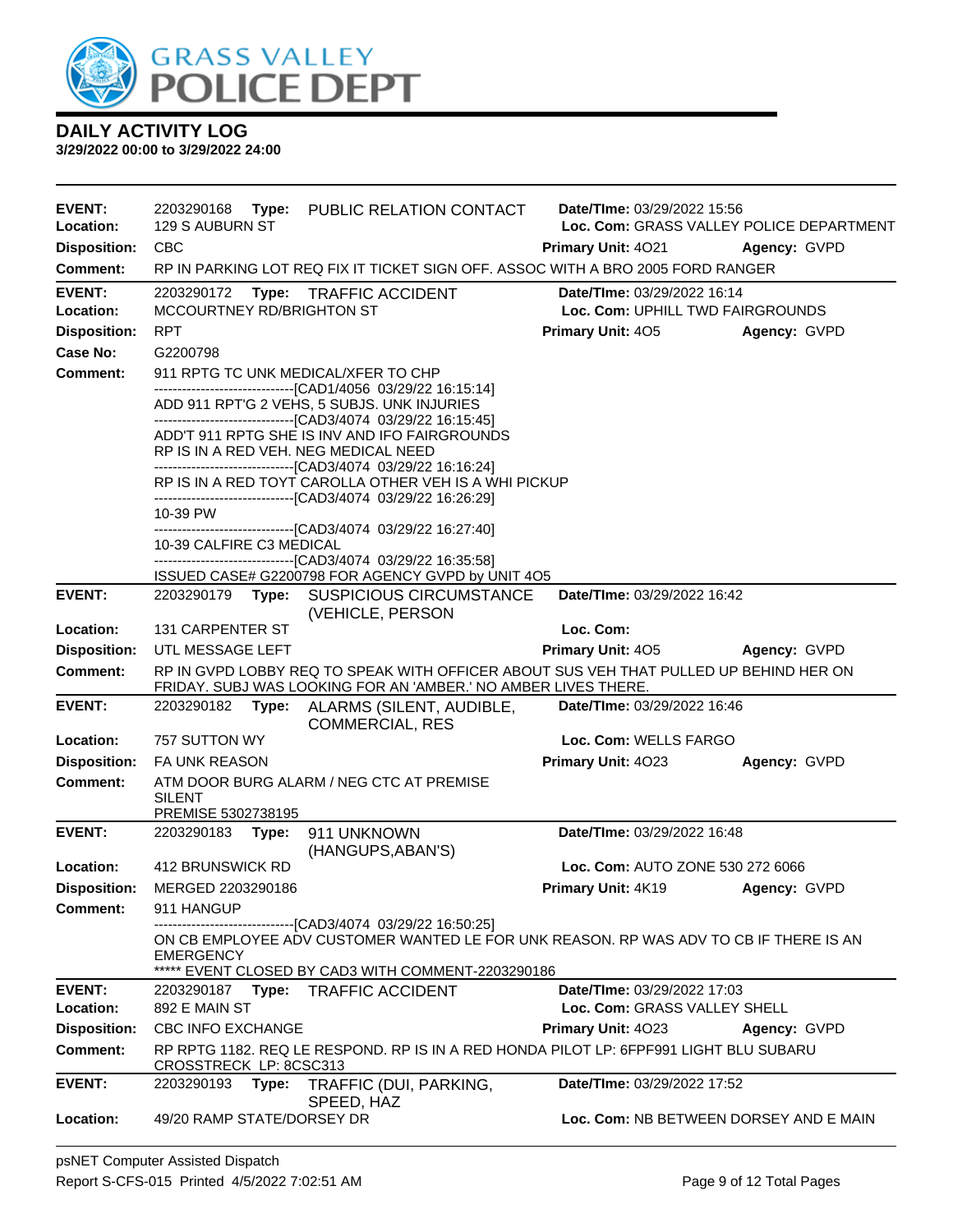

| <b>Disposition:</b>        | UTL                                                           |                                                                                                                                                                | Primary Unit: 4K19                                             | Agency: GVPD |
|----------------------------|---------------------------------------------------------------|----------------------------------------------------------------------------------------------------------------------------------------------------------------|----------------------------------------------------------------|--------------|
| <b>Comment:</b>            | FEMALE WALKING SB IN THE NB #3 LANE<br>WFA BLK PANTS/DRK TANK |                                                                                                                                                                |                                                                |              |
|                            |                                                               | --------------------------------[CAD3/4074_03/29/22 17:53:00]                                                                                                  |                                                                |              |
|                            | 10-39 CHP                                                     | -------------------------------[CAD1/4056_03/29/22 17:53:17]                                                                                                   |                                                                |              |
|                            | 911 XFER TO CHP                                               | ------------------------------[CAD3/4074_03/29/22 17:54:29]                                                                                                    |                                                                |              |
|                            | ADD'T BSN LINE/XFER TO CHP                                    |                                                                                                                                                                |                                                                |              |
|                            | ADD'T 911/XFER TO CHP                                         | ------------------------------[CAD3/4074_03/29/22 17:56:40]                                                                                                    |                                                                |              |
|                            | ADD'T 911/XFER TO CHP                                         | ------------------------------[CAD3/4074_03/29/22 17:57:17]                                                                                                    |                                                                |              |
|                            |                                                               | -------------------------------[CAD1/4056_03/29/22_17:57:20]                                                                                                   |                                                                |              |
|                            | ADD 911 RPT'G SAME/XFER TO CHP                                | -------------------------------[CAD1/4056_03/29/22 17:57:31]                                                                                                   |                                                                |              |
|                            | ADD 911 RPT'G SAME/XFER TO CHP                                |                                                                                                                                                                |                                                                |              |
|                            | CHP ENRT EXTENDED                                             | ------------------------------[CAD3/4074_03/29/22 17:57:51]                                                                                                    |                                                                |              |
| <b>EVENT:</b>              |                                                               | 2203290194 Type: CITIZEN ASSIST (CIVIL<br>STANDBY'S, LOCKOUT                                                                                                   | Date/TIme: 03/29/2022 17:55                                    |              |
| Location:                  | 1262 SUTTON WY                                                |                                                                                                                                                                | Loc. Com: HOSPITALITY HOUSE 530 271 7144                       |              |
| <b>Disposition:</b>        | <b>CBC</b>                                                    |                                                                                                                                                                | <b>Primary Unit: 4022</b>                                      | Agency: GVPD |
| <b>Comment:</b>            | <b>CLEARANCE FOR 1</b>                                        |                                                                                                                                                                |                                                                |              |
|                            | CONFIRMED 1036M NO BAIL FOR 1203.2(A)                         | -------------------------------[CAD1/4056 03/29/22 18:00:11]<br>-------------------------------[4O22/MDT 03/29/22 19:26]                                       |                                                                |              |
|                            | SUBJ. ADV. ON WARR.//HH CLEAR//CBC                            |                                                                                                                                                                |                                                                |              |
| <b>EVENT:</b>              | 2203290195 Type: ORDINANCES                                   | (COUNTY/MUNICIPAL)                                                                                                                                             | Date/TIme: 03/29/2022 18:00                                    |              |
| Location:                  | 840 E MAIN ST # E                                             |                                                                                                                                                                | Loc. Com: LEFTYS TACO HOUSE                                    |              |
| <b>Disposition:</b>        | CBC SUBJ MOVED ALONG                                          |                                                                                                                                                                | <b>Primary Unit: 405</b>                                       | Agency: GVPD |
| Comment:                   |                                                               | EMPLOYEE RPTG HOMELESS SUBJ OUTSIDE DOOR TALKING TO CUSTOMERS, REQ HE BE MOVED ALONG                                                                           |                                                                |              |
| <b>EVENT:</b><br>Location: | 2203290196<br><b>COLFAX AV/HENDERSON ST</b>                   | Type: TRAFFIC ACCIDENT                                                                                                                                         | Date/TIme: 03/29/2022 18:03<br>Loc. Com: BTWN LISTED AND HY 49 |              |
| <b>Disposition:</b>        | <b>RPT</b>                                                    |                                                                                                                                                                | <b>Primary Unit: 4015</b>                                      | Agency: GVPD |
| Case No:                   | G2200799                                                      |                                                                                                                                                                |                                                                |              |
| Comment:                   |                                                               | 911 RPTG HEARING PEOPLE YELL AFTER HEARING A CRASH                                                                                                             |                                                                |              |
|                            |                                                               | --------------------------------[CAD3/4074_03/29/22_18:04:58]<br>ADD'T 911 RPTG 20002 BLK TOYT 4RUNNER PARTIAL LP: 6YF LEFT TWD NB ON COLFAX HIGH RATE OF SPED |                                                                |              |
|                            | VI VEH IS A WHI SEDAN                                         | -------------------------------[CAD3/4074_03/29/22 18:05:25]<br>---------------------------[CAD3/4074 03/29/22 18:05:31]                                       |                                                                |              |
|                            | NEG MEDICAL NEED                                              |                                                                                                                                                                |                                                                |              |
|                            |                                                               | -------------------------------[CAD3/4074_03/29/22 18:21:33]<br>ISSUED CASE# G2200799 FOR AGENCY GVPD by UNIT 4O15                                             |                                                                |              |
| <b>EVENT:</b>              |                                                               | 2203290197 Type: ALARMS (SILENT, AUDIBLE,<br><b>COMMERCIAL, RES</b>                                                                                            | Date/TIme: 03/29/2022 18:18                                    |              |
| Location:                  | 280 SIERRA COLLEGE DR # 205                                   |                                                                                                                                                                | Loc. Com: DR. GILL                                             |              |
| <b>Disposition:</b>        | <b>CNOP</b>                                                   |                                                                                                                                                                | Primary Unit: 405                                              | Agency: GVPD |
| <b>Comment:</b>            | LOBBY MOTION AND LOBBY DOOR<br>AUD                            |                                                                                                                                                                |                                                                |              |
|                            | <b>RESP PEND</b>                                              |                                                                                                                                                                |                                                                |              |
|                            |                                                               | ---------------------------[CAD3/4074_03/29/22 18:23:29]<br>ALA COMPANY CALLED BACK TO 1022 PROPER CODE                                                        |                                                                |              |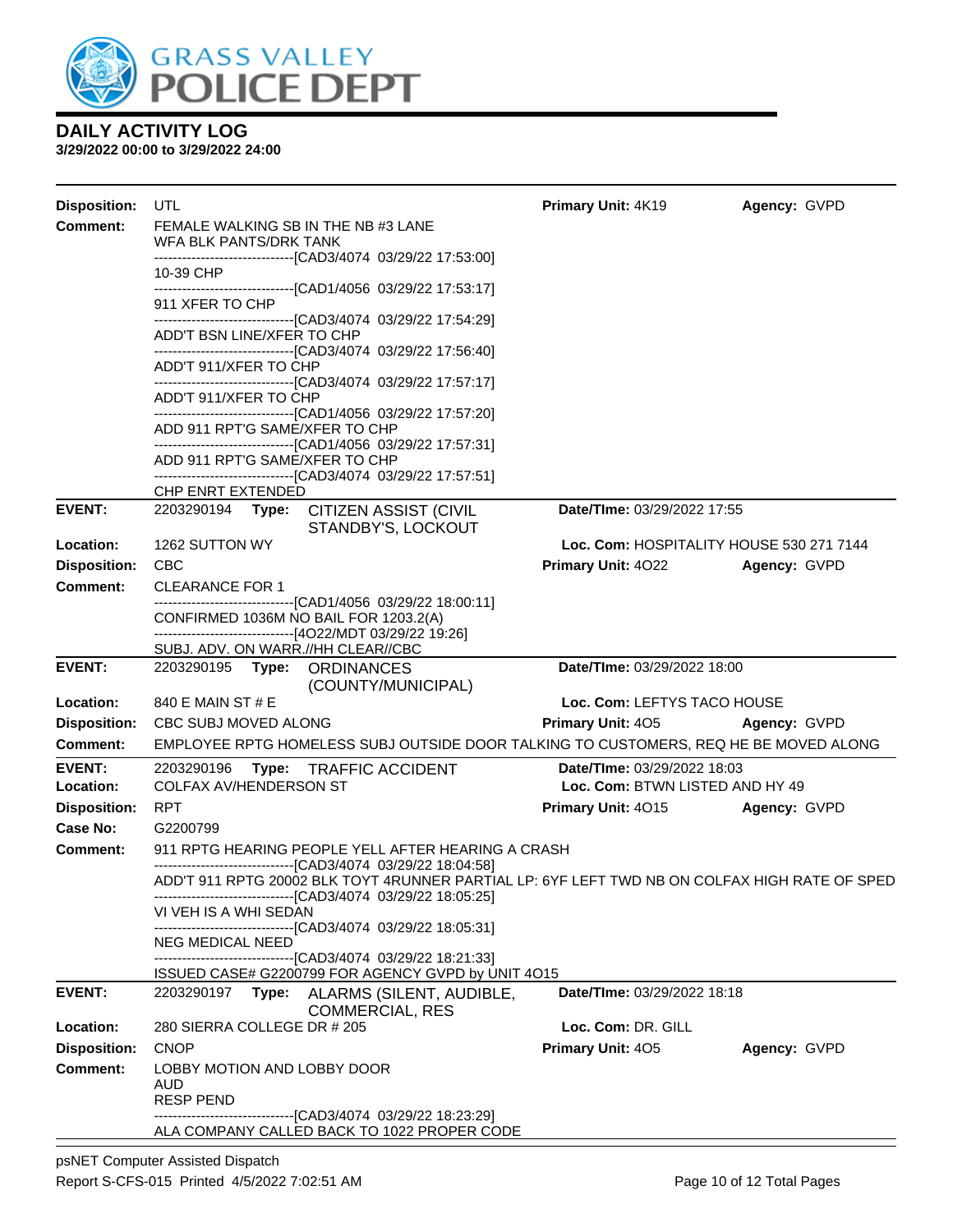

| <b>EVENT:</b>              |                                                         |       | (HANGUPS, ABAN'S)                                                                                                                                                                                           | Date/TIme: 03/29/2022 18:25              |                                    |  |
|----------------------------|---------------------------------------------------------|-------|-------------------------------------------------------------------------------------------------------------------------------------------------------------------------------------------------------------|------------------------------------------|------------------------------------|--|
| Location:                  | 2075 NEVADA CITY HY                                     |       |                                                                                                                                                                                                             |                                          | Loc. Com: LUMBERJACKS 530 477 8900 |  |
| <b>Disposition:</b>        | HBD                                                     |       |                                                                                                                                                                                                             | <b>Primary Unit:</b>                     | Agency: GVPD                       |  |
| <b>Comment:</b>            | 911 OPEN LINE, NOTHING HEARD                            |       |                                                                                                                                                                                                             |                                          |                                    |  |
|                            | ***** EVENT CLOSED BY CAD3                              |       | -------------------------------[CAD3/4074 03/29/22 18:37:52]<br>CTC W/EMPLOYEE ADV NO KNOWN EMERGENCIES. ADV TO CB IF ANY ARISE                                                                             |                                          |                                    |  |
| <b>EVENT:</b>              | 2203290203 Type: FIRE                                   |       |                                                                                                                                                                                                             | Date/TIme: 03/29/2022 18:42              |                                    |  |
| Location:                  | 20 STATE/49/20 RAMP                                     |       |                                                                                                                                                                                                             | Loc. Com: WB                             |                                    |  |
| <b>Disposition:</b>        | <b>HBD</b>                                              |       |                                                                                                                                                                                                             | <b>Primary Unit:</b>                     | Agency: GVPD                       |  |
| <b>Comment:</b>            | POOR SERVICE CALL DROPPED<br>***** EVENT CLOSED BY CAD3 |       | 911 RPTG SMOKE/XFER TO CALFIRE                                                                                                                                                                              |                                          |                                    |  |
| <b>EVENT:</b>              |                                                         |       | 2203290204    Type: 911    UNKNOWN<br>(HANGUPS, ABAN'S)                                                                                                                                                     | Date/TIme: 03/29/2022 18:51              |                                    |  |
| Location:                  | 11228 MCCOURTNEY RD                                     |       |                                                                                                                                                                                                             | Loc. Com: FAIRGROUNDS                    |                                    |  |
| <b>Disposition:</b>        | <b>HBD</b>                                              |       |                                                                                                                                                                                                             | <b>Primary Unit:</b>                     | Agency: GVPD                       |  |
| <b>Comment:</b>            | 911 ABANDONED                                           |       |                                                                                                                                                                                                             |                                          |                                    |  |
|                            |                                                         |       | -------------------------------[CAD1/4051 03/29/22 19:02:57]<br>EVENT LOCATION CHANGED FROM LAT: 39.20058600 LONG: -121.056772 GRASS VALLEY<br>-------------------------------[CAD1/4051 03/29/22 19:03:04] |                                          |                                    |  |
|                            | ***** EVENT CLOSED BY CAD1                              |       | ON CALLBACK, ACCIDENTAL CODE 4                                                                                                                                                                              |                                          |                                    |  |
| <b>EVENT:</b>              |                                                         |       | 2203290215 Type: SUBJECT STOP                                                                                                                                                                               | Date/TIme: 03/29/2022 20:09              |                                    |  |
| Location:                  | 2001 NEVADA CITY HY                                     |       |                                                                                                                                                                                                             | Loc. Com: SPEEDWAY                       |                                    |  |
| <b>Disposition:</b>        | ARA                                                     |       |                                                                                                                                                                                                             | <b>Primary Unit: 409</b>                 | Agency: GVPD                       |  |
| Comment:                   | OUT W/ONE                                               |       | ---------------------------------[CAD3/3753 03/29/22 20:10:46]                                                                                                                                              |                                          |                                    |  |
|                            |                                                         |       | EVENT LOCATION CHANGED FROM NEVADA CITY HY/SPEEDWAY                                                                                                                                                         |                                          |                                    |  |
|                            |                                                         |       | -------------------------------[MERGED CAD3/3753 03/29/2022 21:33:22]                                                                                                                                       |                                          |                                    |  |
|                            | LOCATION: SUTTON WY/PLAZA DR                            |       | MERGED 2203290217 TYPE: VEH STOP                                                                                                                                                                            |                                          |                                    |  |
|                            | RP:                                                     |       |                                                                                                                                                                                                             |                                          |                                    |  |
|                            | <b>COMMENTS: License:</b>                               |       |                                                                                                                                                                                                             |                                          |                                    |  |
|                            |                                                         |       | BICYCLE STOP----------------------------------[CAD3/3753 03/29/22 20:19:42]<br>EVENT LOCATION CHANGED FROM SUTTON WY/PLAZA DR                                                                               |                                          |                                    |  |
|                            |                                                         |       | ---------------------------[CAD3/3753_03/29/22 21:46:05]                                                                                                                                                    |                                          |                                    |  |
|                            | CASE G2200778                                           |       |                                                                                                                                                                                                             |                                          |                                    |  |
| <b>EVENT:</b><br>Location: | 2203290217<br>SUTTON WY/PLAZA DR                        | Type: | <b>VEHICLE STOP</b>                                                                                                                                                                                         | Date/TIme: 03/29/2022 20:19<br>Loc. Com: |                                    |  |
| <b>Disposition:</b>        | MERGED 2203290215                                       |       |                                                                                                                                                                                                             | Primary Unit: 4022                       | Agency: GVPD                       |  |
| <b>Comment:</b>            | License:                                                |       |                                                                                                                                                                                                             |                                          |                                    |  |
|                            | <b>BICYCLE STOP</b>                                     |       | --------------------------[CAD3/3753_03/29/22_20:19:42]                                                                                                                                                     |                                          |                                    |  |
|                            |                                                         |       | EVENT LOCATION CHANGED FROM SUTTON WY/PLAZA DR<br>EVENT CLOSED BY CAD3 WITH COMMENT-2203290215                                                                                                              |                                          |                                    |  |
| <b>EVENT:</b>              | 2203290218                                              | Type: | <b>ORDINANCES</b><br>(COUNTY/MUNICIPAL)                                                                                                                                                                     | Date/TIme: 03/29/2022 20:29              |                                    |  |
| Location:                  | 220 BANK ST                                             |       |                                                                                                                                                                                                             | Loc. Com: DOW ALEXANDER PARK             |                                    |  |
| <b>Disposition:</b>        | UTL                                                     |       |                                                                                                                                                                                                             | Primary Unit: 404                        | Agency: GVPD                       |  |